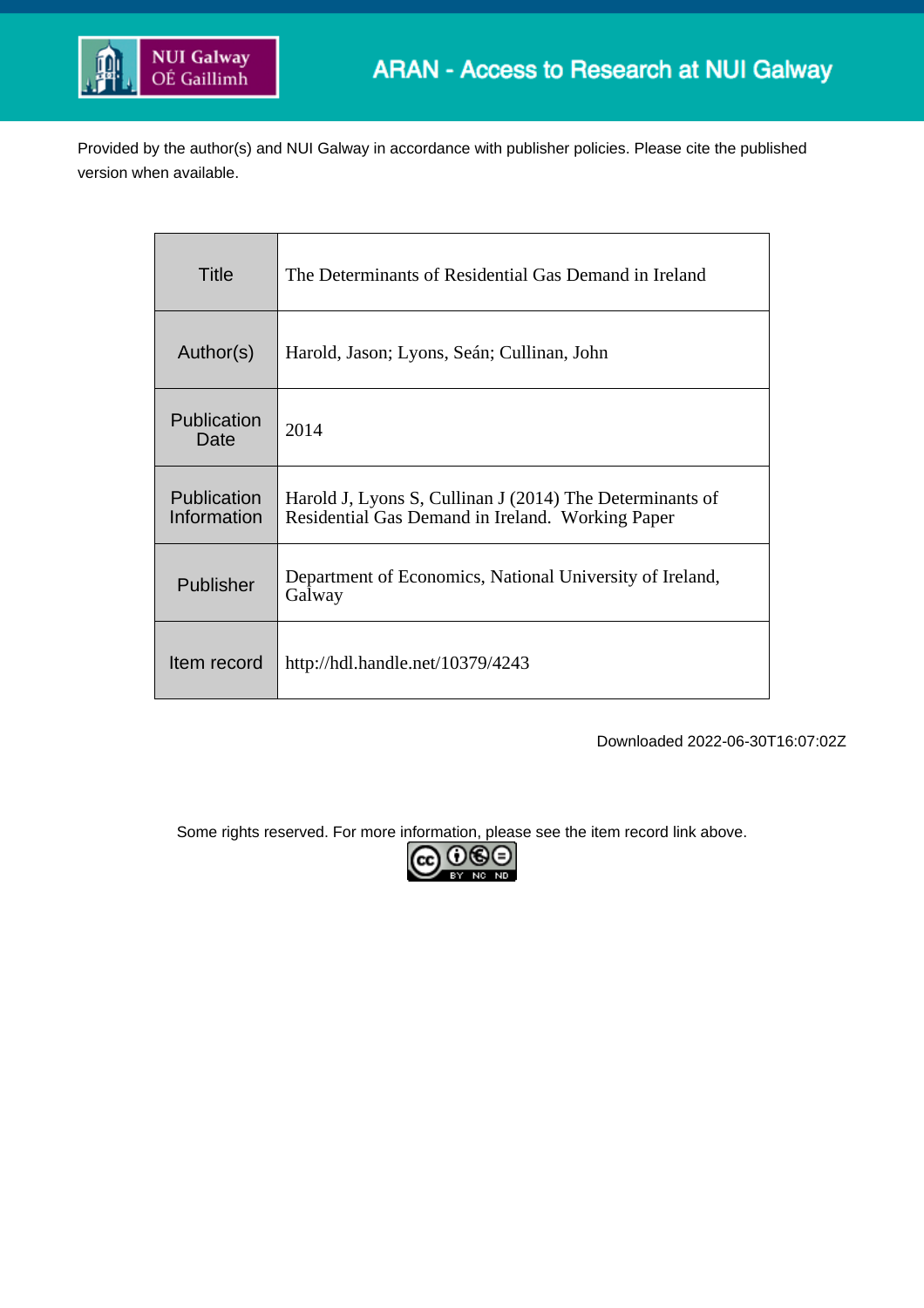# The Determinants of Residential Gas Demand in Ireland

Jason Harold, Seán Lyons<sup>†</sup>and John Cullinan<sup>‡</sup>

January 2014

JEL classification: Q41 D12

Keywords: residential gas demand, energy, demand side management

## Abstract

This paper examines the determinants of residential gas demand in Ireland using a micro econometric analysis of the daily gas consumption panel data from Ireland's Smart Metering Gas Consumer Behavioural Trial. It also investigates the effectiveness of the demand side management stimuli that were tested during the Smart Metering Trial. The analysis is based on a sample of 1,181 households over 539 days. The results provide evidence that weather, together with the structural characteristics of the dwellings and the socio-economic characteristics of the households, are significant factors in explaining residential gas demand. More specifically, weather is found to be the most influential factor on household's daily gas consumption. Finally, the demand side management stimuli employed in the Smart Metering Trial were found to reduce daily household gas use on average.

## 1 Introduction

Residential natural gas consumption in Ireland has grown considerably in recent years. According to the Sustainable Energy Authority of Ireland, natural gas as a share of total residential energy consumption increased from 5.2% to 20.1% over the period 1990-2011 (SEAI, 2012), while the penetration of natural gas fired central heating systems into Irish houses has grown from  $4\%$  in 1987 to  $28\%$  in 2005 (SEI, 2008). In 2011, the residential sector in Ireland used 569 kilo tonnes of oil equivalent (ktoe) of natural gas compared to just 117 ktoe in 1990 (SEAI, 2012). The remarkable growth in residential natural gas consumption in Ireland has been attributed to a number of factors including the large increase in the Irish housing stock since 1990, expansion of the gas network and a preference for natural gas on the part of residential users.

<sup>\*</sup>Corresponding Author: JE Cairnes School of Business and Economics, National University of Ireland, Galway. Email: j.harold2@nuigalway.ie

Economic and Social Research Institute

JE Cairnes School of Business and Economics, National University of Ireland, Galway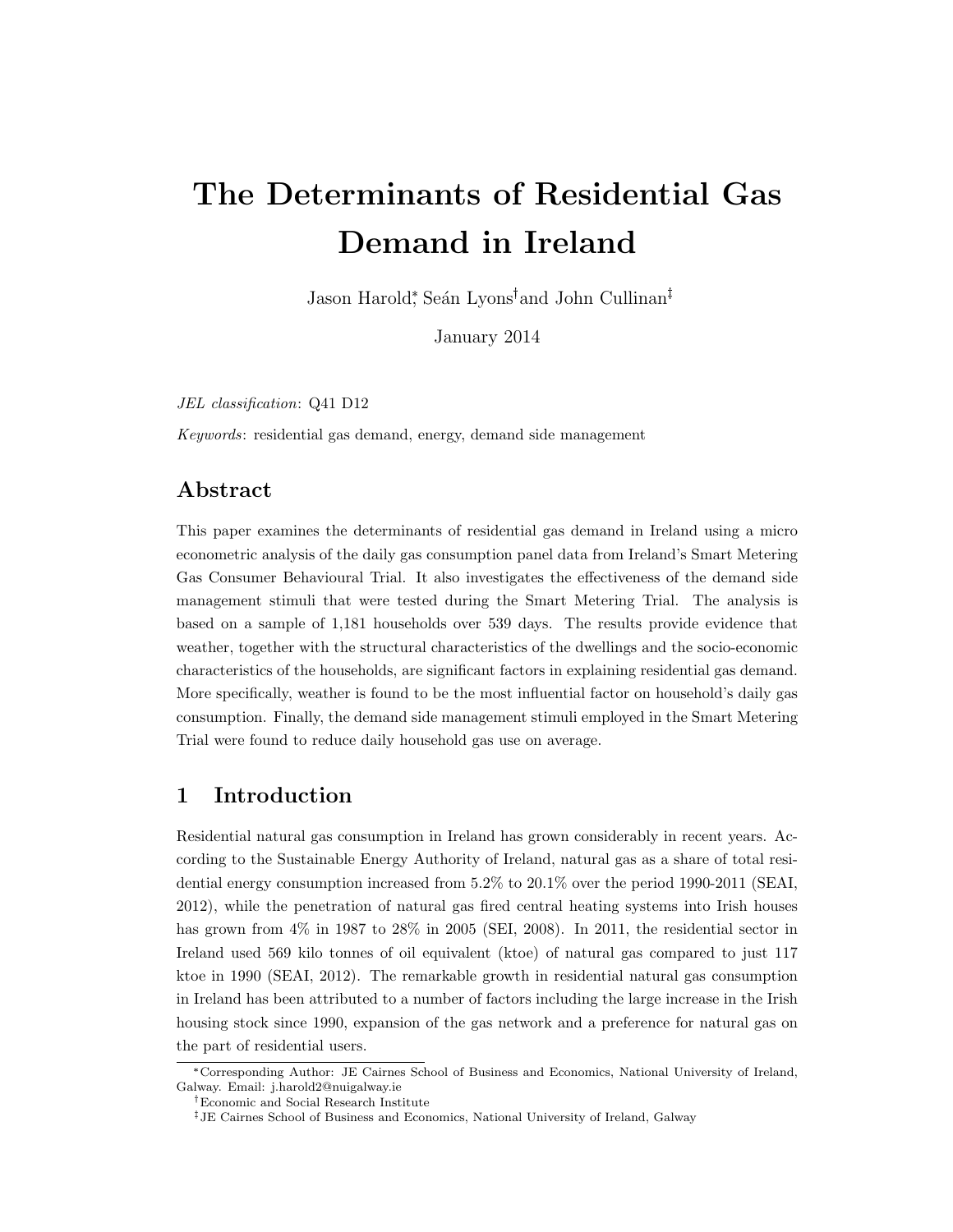Better understanding residential demand for natural gas can be of assistance to suppliers, policymakers and ultimately customers. Suppliers need accurate forecasting models of residential gas demand to support efficient purchasing of gas supplies and to plan future investment in the face of changing demographics, fuel prices, macroeconomic conditions and energy policy measures. Such models exist, but they tend to be based on analysis of aggregate data and there may be scope to improve them using microdata linking detailed household characteristics to gas use. Policymakers also have an interest in domestic fuel demand, because it contributes a significant proportion of national energy use and greenhouse gas emissions. The residential sector in Ireland emitted  $1,359$  kilo tonnes of  $CO<sub>2</sub>$  from natural gas consumption alone in 2011, a 13% share of the overall energy-related household CO<sup>2</sup> emissions for that year (SEAI, 2012). Residential heating, apart from that contributed by electricity, also falls outside the boundaries of the Europe's Emission Trading Scheme, in a segment where there is not (yet) a common, consistent set of economic measures to provide incentives for carbon abatement across Europe. Overlapping policies towards carbon abatement, energy efficiency and encouragement of renewable fuels complicate the policy space in this area.

To curb carbon emissions and increase energy efficiency, policymakers employ a range of measures intended to change aspects of consumer behaviour. This may include encouragement of fuel switching, increased energy efficiency or changes in other aspects of behaviour that lead to lower fuel use. Better understanding the determinants of gas demand should help with the development of more effective and efficient policy measures. Information about consumer behaviour is particularly important when designing demand side programmes. These are used in some jurisdictions to bring about behavioural change among consumers, aiming to reduce fuel consumption by either improving the information available to households on potential energy efficiency opportunities or by giving them a financial incentive to decrease their overall household gas use. To maximise the potential impact of a demand side management programme and change the behaviour of consumer's gas consumption, it is necessary to recognise the determinants of residential gas demand and incorporate them into programme design.

In this paper, the determinants of residential gas demand in Ireland are examined using a micro econometric analysis of the gas consumption panel data from Ireland's Smart Metering Gas Consumer Behavioural Trial (CER, 2011). It is highly unusual for studies of gas demand to have access to such high frequency usage data combined with socioeconomic micro data. With the majority of residential gas consumption in Ireland used for space and water heating, gas demand is expected to be determined to a large extent by the energy efficiency of gas using appliances and dwellings, as well as the socio-economic characteristics of the household. It is also anticipated that weather will have a significant role in determining household gas demand. For example, gas consumption reportedly experienced an unusual increase in 2010 as a result of two exceptionally cold spells at the beginning and end of the year.

This paper aims to provide evidence that the energy efficiency of the dwellings, together with the socio-economic characteristics of the households and the weather are indeed important factors in determining residential gas demand and should for that reason, contribute significantly to advances in gas demand forecasting. In addition, this paper explores some of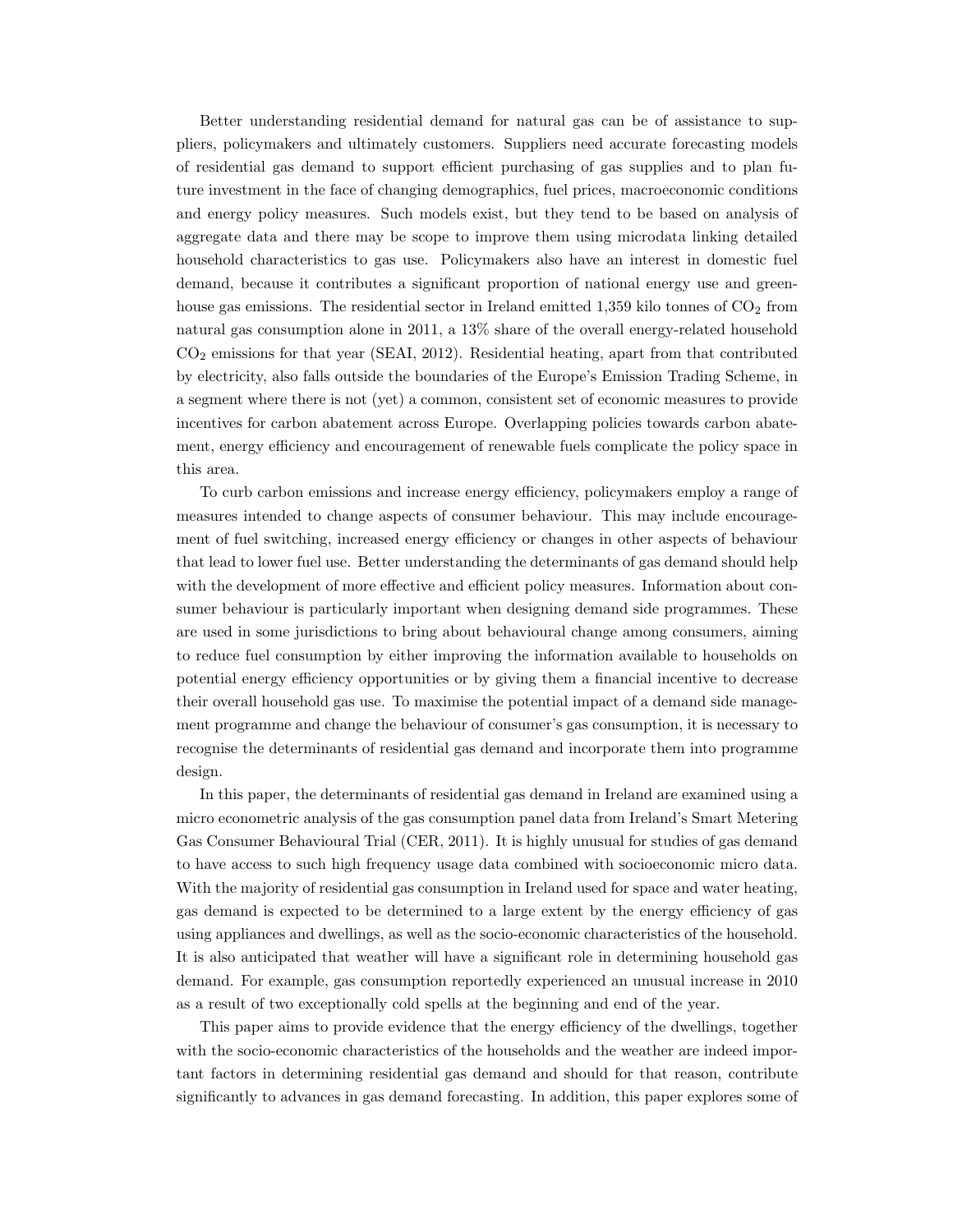the socio-economic impact on the household's consumption of gas and investigates the demand side management stimuli tested during the Smart Metering trial, demonstrating their effectiveness in reducing household gas consumption.

The paper proceeds as follows: the related literature is reviewed in Section 2, the data and variables used are described in Section 3, details of the models used for estimation are specified in Section 4, results are presented in Section 5, and Section 6 provides a conclusion.

## 2 Literature

There is a limited body of research which specifically examines the determinants of residential gas demand. For example, Brounen et al. (2012) examine the extent to which gas and electricity use in the Netherlands is determined by household and individual characteristics. They found that residential gas consumption was driven largely by dwelling characteristics, with older and bigger homes found to consume more gas. They also note that insulation had a significant effect on gas consumption by households and that "residents living in a well-maintained and insulated home consume about 12% less natural gas compared to the same home with a lower level of maintenance and insulation" (Brounen et al., 2012). Interestingly, it was found that each additional person in a household decreases the per capita gas consumption by roughly 26%. According to the authors, "this reaffirms the well documented economies of scale in residential energy consumption" (Brounen et al., 2012). On the other hand, single-parent and elderly households were found to use more natural gas per capita. This is consistent with findings from a study of demand for space and water heating by older households in the United States. In particular, Liao and Chang (2002) reported that most elderly households spend a significant amount of their income on space heating energy and as the household head becomes older more heating energy is required.

In another study, Leth-Peterson (2002) conducted a micro econometric analysis of household demand for natural gas for a cross-section of 2,885 Danish households. The year in which the house was built as well as the house type were found to be important determinants of gas demand. The consumption of natural gas in non-detached houses was found to be 4% lower than in detached houses. In an analysis of residential heating consumption in the Netherlands, Guerra-Santin and Itard (2010) found that the frequency of use of the heating system was a much stronger determinant than temperature settings in explaining energy consumption by households. Interestingly, they found that "households with a programmable thermostat were more likely to keep the radiators turned on for more hours than households with a manual thermostat or manual valves on radiators." Karjalainen (2007) found significant gender differences in thermal comfort, with females preferring a higher room temperature than males. However, males tend to use thermostats more often than females in their sample.

In contrast to residential natural gas demand, there is a widespread literature on energy demand for residential space and water heating more generally. For example, Rehdanz (2007) studies the determinants of household expenditure on space heating and hot water supply in Germany in an attempt to establish if different types of households respond differently to changes in energy prices. The analysis covers more than 12,000 households for the years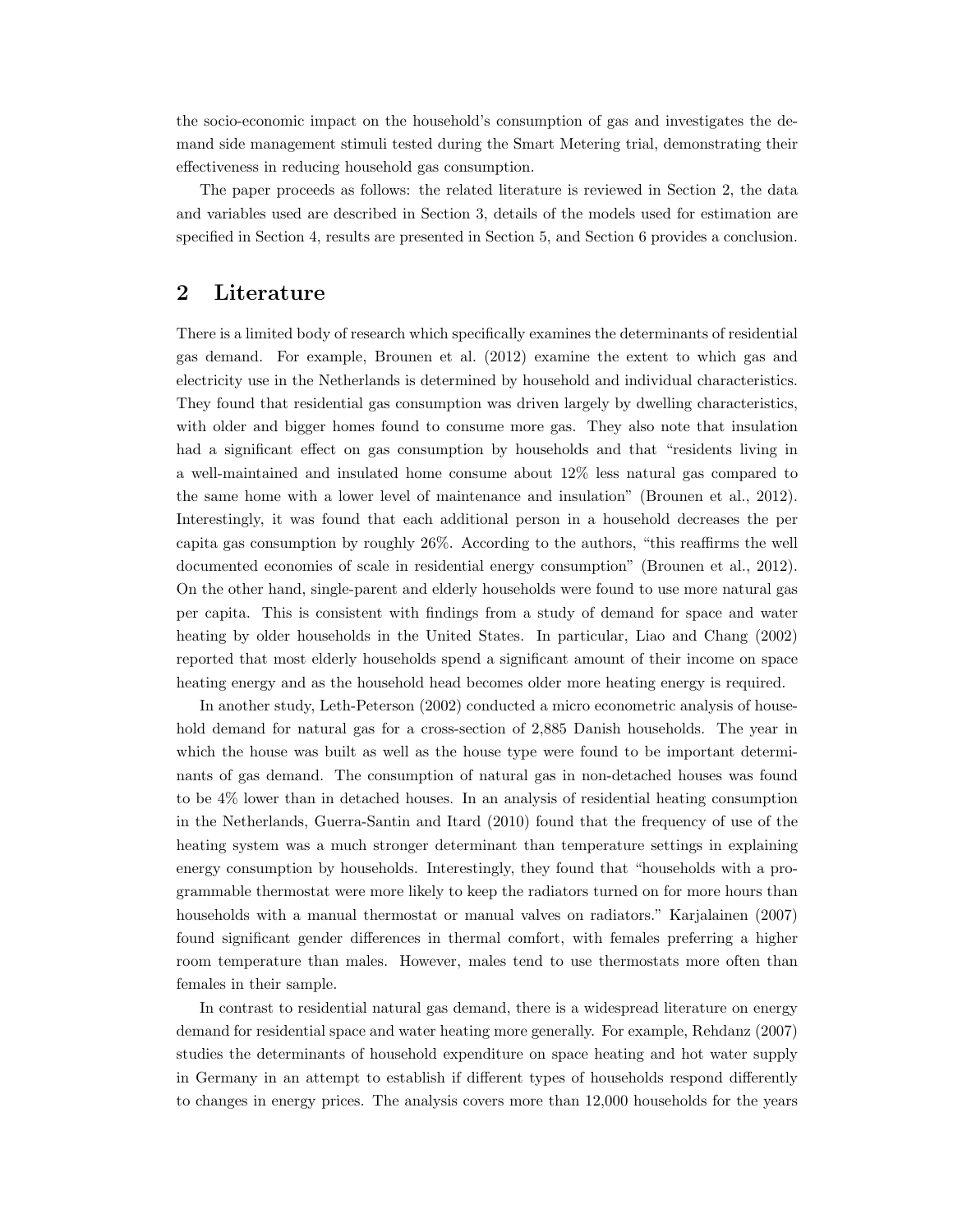1998 and 2003. The author points out that energy price increases lead to higher expenditures for households in rented accommodation compared to households in owner occupied accommodation with the difference becoming smaller over time. This suggests that home owners are more likely to have invested in energy efficient heating and hot water systems and, furthermore, that landlords have very little incentive to improve the energy efficiency of rented accommodation as their tenants pay the energy bills. In a replica study for Great Britain, Meier and Rehdanz (2010) utilise panel data over 15 years from 1991-2006 on over 5,000 households and discover the opposite result. The study finds that heating expenditure for home owners tend to be higher than for renters. Heating expenditures are lowest for flats compared with households living in other house types and as the majority of rented accommodations in Britain are flats, this explains the contradicting result. In examining residential energy consumption for space heating in Norwegian households, Nesbakken (1998) confirms that house type, dwelling size and temperature (degree days) are important in explaining energy demand in households.

Another strand of literature in this area investigates if weather has a significant impact on demand for energy. For example, Conniffe (1996) developed a model to help explain how daily demand for fuel by the domestic and commercial sectors varies from day to day in response to different factors including meteorological variables. The author estimates the model for natural gas and establishes that temperature measured as degree days is non-linear in the demand for gas. He also found that wind speed and sunshine hours have substantial effects on gas demand, while the significance of rainfall is much less pronounced in the model. Tol et al. (2012) also find that energy use is non-linear in temperature and that it declines with rising temperatures due to the decreased demand for heating.

In the Irish context, Rogan et al. (2012) performed a decomposition analysis of residential gas consumption in Ireland from 1990 to 2008 and report that the change in the number of customers had the greatest effect on gas consumption. In the period of the examination, Bord Gáis Éireann was the only natural gas retailer to the residential sector in Ireland. They had 139,000 customers in 1990 and by 2008 their customer base had grown by 342% to 616,000 customers. The CER (2011) Gas Customer Behaviour Trial Findings Report found that the smart metering trial had a positive impact on the awareness of residential gas usage in Ireland, with 74% of households reporting that they became more aware of their gas consumption. It also reported that the deployment of the demand side stimuli reduced overall gas consumption by about 2.9%.

## 3 Data and Variables

#### 3.1 Data

For the purpose of this paper, micro data which was collected as part of Ireland's Smart Metering Gas Consumer Behavioural Trial (CER, 2011) is used. The trial was run from 1st December 2009 to 30th May 2011 and had two distinct periods, the benchmark period and the treatment period. During the benchmark period (1st December 2009 to 31st May 2010), all participants were charged their normal tariff and received bi-monthly billing. Data collected during this period was for the purpose of establishing the benchmark level of use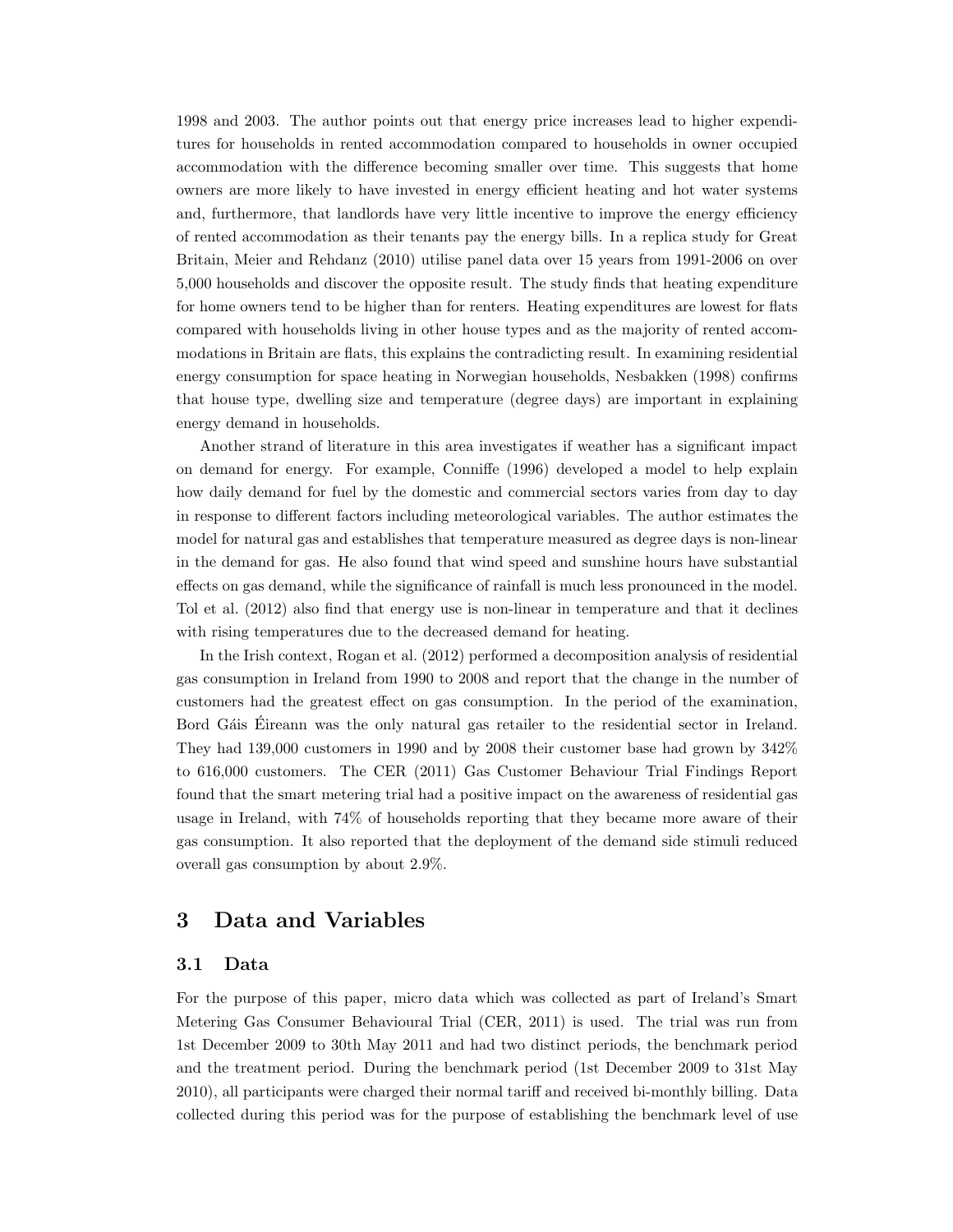by households. During the treatment period (1st June 2010 to 30th May 2011), participants were divided into treatment and control groups. The treatment groups were placed on different demand side management stimuli while the control group remained on their normal tariff and had no changes to their bill. The demand side management stimuli tested in the trial included providing the household with additional information on their gas usage; a more frequent bill (monthly), the provision of an In House Display (IHD) unit; and the introduction of a variable tariff. Data was collected on a half hourly basis from 1,892 household meters over the complete course of the trial. At the end of the complete period, 1,576 household meters remained in the trial after attrition. Changes of tenancy and changes of supplier were cited as the main reasons behind the attrition.

While 103 of the remaining household meters have complete gas data, 1,473 had at least one missing half hour entry in the trial period. The meters with more than 8 weeks missing data were removed together with the data for 6 particular days, where more than 15% of the meters had missing values. Furthermore, the data for the 27th March 2011 (daylight savings time) was deleted as there were two additional half hour periods recorded on that day for which there was no obvious way to attribute gas use. The remaining meters with missing data had the missing values imputed by statisticians at the Commission for Energy Regulation (CER) using a method of multiple imputation. This involved estimating a mean value by calculating an average of six values, the two values immediately preceding and after the missing value; the values during the same half hourly period one week before and after; and the values for the same period two weeks before and after. The uncertainty associated with the imputed value is measured by the standard deviation of the six values. The multiple imputation process then replicates the data series for the missing meters and completes the data with values obtained by reference to the distributions given by the mean and standard deviation calculated. The imputation was carried out for 1,390 of the households with missing gas data. Consequently, complete gas data is available for 1,493 households with the imputed values accounting for just 0.5% of all values (CER, 2011).

Additionally, pre- and post-trial surveys were distributed to the participating households as part of the trial. These surveys explored the structural and socio-economic characteristics of the household as well as the attitudes of the respondents with regard to energy saving activities. The surveys also investigated the presence and use of gas appliances in the home. A further 311 households were dropped from the analysis for failure to answer some key socioeconomic and housing characteristic questions, such as the number of bedrooms or the year the house was built. Thus. the data used in the analysis in this paper includes the daily household gas consumption (kWh) for 1,181 households over the trial period of 539 days (546 days less the 7 days dropped), the socioeconomic and housing characteristic variables from the pre-trial survey for each of these households, along with daily weather data provided by Met Eireann's Dublin Airport weather station.

### 3.2 Variables

Figure 1 illustrates the frequency of daily gas consumption (kWh), our independent variable, in the sample. The distribution of daily gas consumption is skewed to the right with the high frequency of low consumption days reflective of the high seasonality of gas consumption.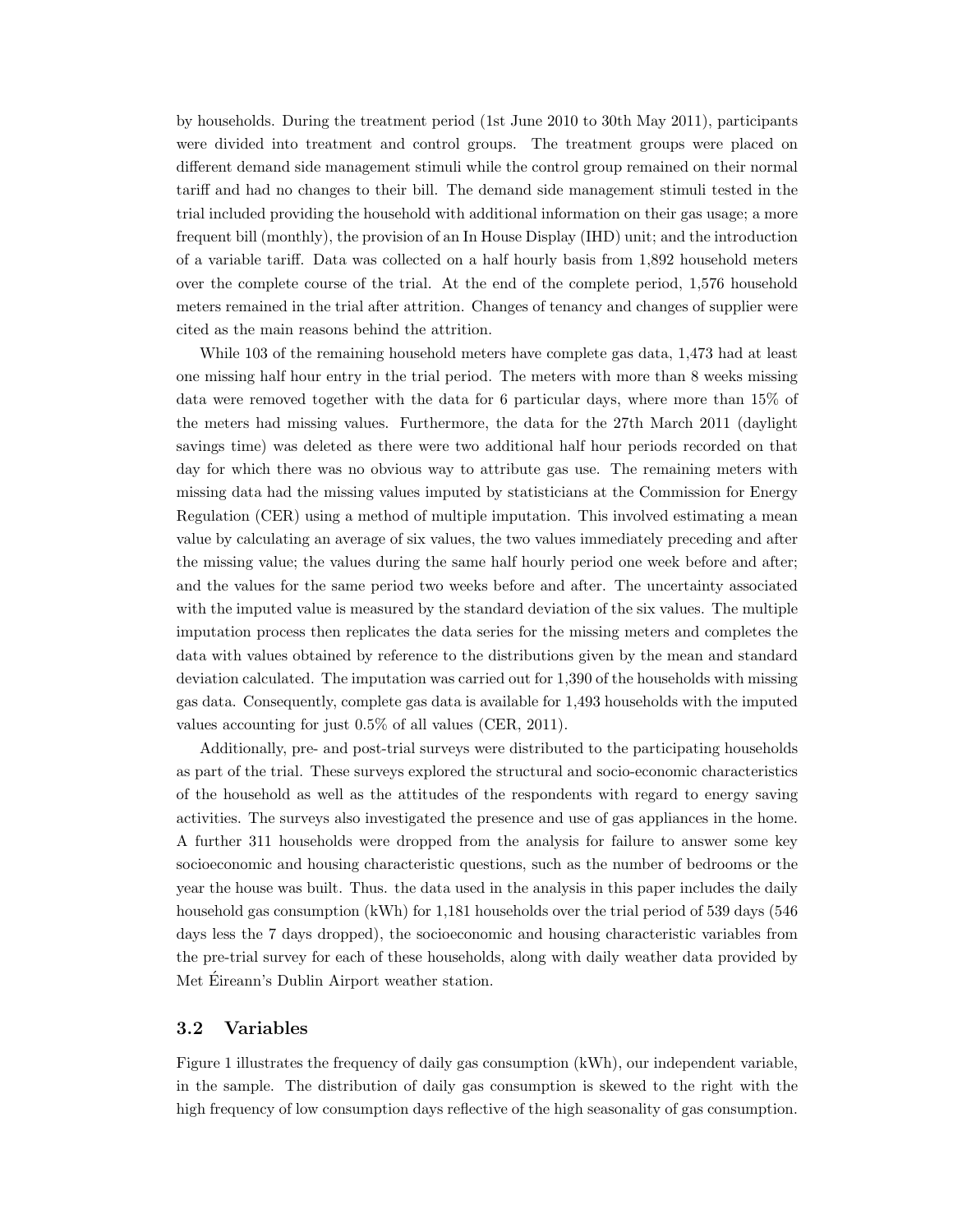The mean daily gas consumption in this sample is  $47.8 \text{kWh}^*$  (see Table 1). The minimum daily gas consumption is as expected at 0kWh, though the maximum daily consumption gives some cause for concern at 530.49kWh. There are only 20 observations with daily gas consumption above 400kWh with 19 of these falling in late December and early January, a particularly cold period in the calendar. 15 of these observations are for households that own two or more gas fires along with their gas fired central heating system. Therefore, while the maximum of 530.49kWh is very high, it is possible.

#### [Insert Figure 1 and Table 1 about here]

The pattern of household gas consumption is represented in Figure 2. The histogram shows the frequency of the number of half hours in a day the gas is switched on across all households for the entire period. The high frequency of low gas use once again reflects the high seasonality in gas usage. The distribution of the usage of daily gas consumption becomes larger from one half hour to about 6 half hours with the distribution skewed to the right thereafter with a single bar spike at 48 half hours. It is not remarkable for a household to be much more likely to have gas on for just 6 half hours in a day in contrast to having it on for 35 half hours in a day. On the contrary, the high frequency of all day gas use is interesting and requires further analysis beyond the scope of this paper.

#### [Insert Figure 2 about here]

In terms of explanatory variables, the data on the socioeconomic and building characteristics of the households was collected as part of a pre-trial survey conducted by Computer Assisted Telephone Interviewing (CATI) between April and May 2010 and just before the test period commenced. The summary statistics of the selected categorical and dummy variables important to this analysis are described in Table 2.

#### [Insert Table 2 about here]

At first glance,the 18-25 age group appears to be under represented in the sample at 0.4%; however, given that the CES's are gas bill payers it is expected that few respondents would fall into the 18-25 age category and therefore the fact that 0.4% is not representative of the national population of 18-25 year olds is not a problem for this analysis. For education, 76% of the sample has at the very least completed their Leaving Certificate examinations. As a direct result of dropping the 311 households for failure to answer key building characteristic

<sup>\*</sup>The Smart Metering Gas Behavioural Trial reports an average daily gas usage of 38.8kWh; however, the higher average daily gas consumption in this analysis compared to the smart metering trial is to be expected as the complete sample period of 18 months is taken into account here, while the smart metering trial only accounts for the test period of 12 months. The additional 6 months in the sample includes a winter season when gas consumption tends to be at its seasonal peak and as a result the average daily gas consumption reported is higher.

There may be some unobserved controls that are not contained in the data which would help explain such a high frequency. For example, it could be explained by a pilot light installed on some gas fires and gas central heating systems, which burns continuously and therefore results in gas usage being recorded for all half hour periods in a day. The average pattern of gas usage in the data is for a household to have gas turned on for about 16 half hours in a day (see Table 1). This is biased upwards though due to the high frequency of observations with all day gas usage. With these observations excluded, the average pattern of gas usage is a little over 12 half hours daily.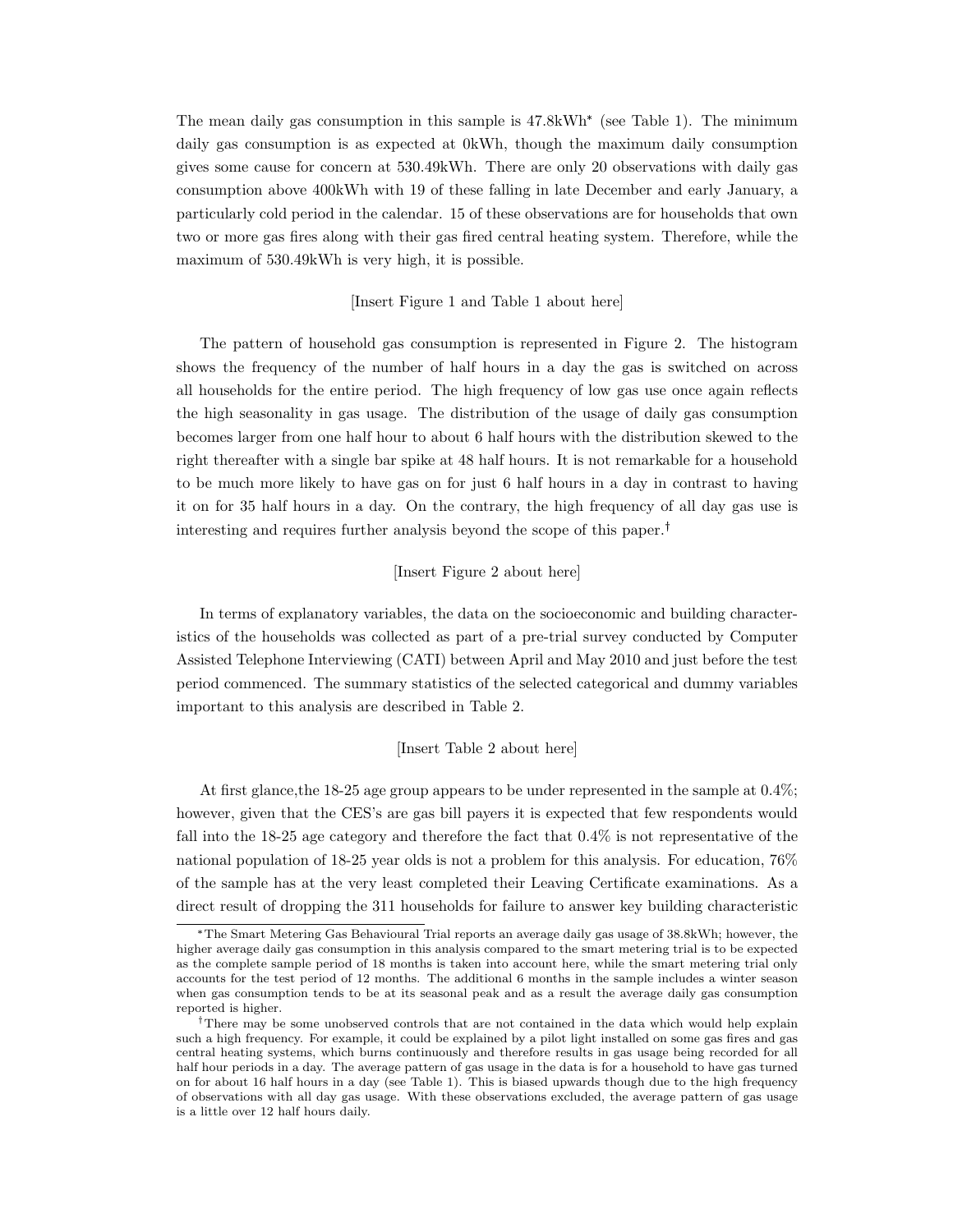questions, the distribution of house types have changed compared to the Smart Metering Trial. 20% of the sample is now bungalows and 4% is terraced, compared to 4% and 21% respectively in the trial. 1-2 bedroom households account for just 9% of the sample, reflecting the fact that these smaller households are less likely to have gas central heating installed. This is backed up by the fact that apartments only account for 2% of households in the data. Houses built after 1980, when significant building thermal insulation requirements were introduced (1979), represent 51% of the sample.

In the pre-trial survey, details about the dwelling characteristics were also collected and respondents were asked to give the approximate proportion of windows in their house that are double glazed. For the purpose of this study, any household that answered any proportion apart from none was deemed to have double-glazing. Consequently, it is observed that 94% of households have some proportion of double-glazing. Households with attic insulation account for 91% of the sample. 2% of households were unaware whether or not they had attic insulation; this is not a significant share and does not highlight an unawareness issue. Conversely, 16% of households didn't know if they had external wall insulation, 11% do not have a lagging jacket on their hot water cylinder and surprisingly, 9% of households in the sample state that they have never had their boiler serviced. This could potentially signal an unawareness of certain energy efficiency measures. Nevertheless, there is not enough evidence here to draw conclusions in relation to any efficiency awareness issue. Almost half of all households have at least one fire effects gas fire and 40% have a booster button on their heating system which allows the household to switch on the space or water heating for an additional hour.

Because weather plays such an important role in energy demand generally, a more detailed discussion of the weather variables is relevant. The weather data that is used is from Met Eireann's Dublin Airport weather station and comprises variables on heating degree days, ´ sunshine hours, mean cloud cover, daily rainfall and wind speed. The weather data is taken for Dublin as it is the area with the highest population density in Ireland and it also has the highest concentration of household gas meters in the whole country. The descriptive statistics for the weather variables are described in Table 3.

#### [Insert Table 3 about here]

The impact of temperature on the heating requirements of a house is provided for by heating degree days. Heating degree days is a measurement derived from outside air temperature; it is defined relative to a base temperature, the outside temperature above which a building needs no heating. The base temperature here is  $15.5^{\circ}$ C in line with other studies. If the average daily temperature is one degree below the base of  $15.5^{\circ}$ C, then this is referred to as one heating degree day. The larger the number of heating degree days, the colder it is and so the bigger the requirement on the heating system. In the sample, the average heating degree days based on the arithmetic mean is slightly over 8 heating degree days. This reports that on average the daily temperature is  $8$  degrees below the base of  $15.5^{\circ}$ C and thus the average daily temperature in the sample is about  $7.5^{\circ}$ C across the 539 days. Temperatures over and above the base are not deemed to have an effect on the heating requirement, with the outside base temperature of  $15.5^{\circ}$ C equating to the satisfactory temperature for human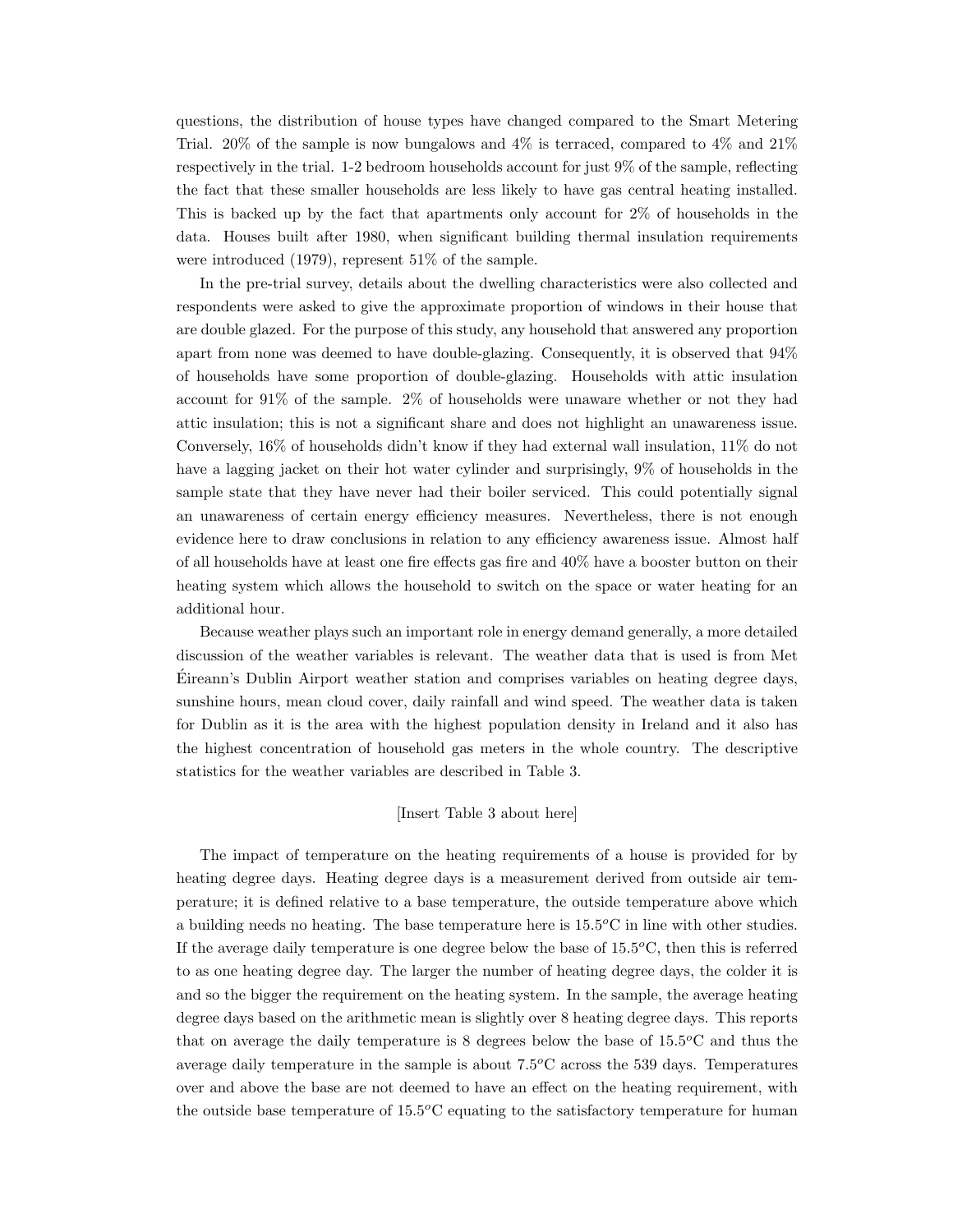thermal comfort indoors. The minimum heating degree days is 0 when the temperature is greater than or equal to  $15.5^{\circ}$ C and the maximum in the data is 23 heating degree days, where a temperature of  $-7.5^{\circ}$ C was recorded at Dublin Airport during an unusually cold spell over Christmas 2010.

Sunshine hours are a measure of the duration of sunshine in a day. The average daily duration of sunshine across the period is a little over 4.5 hours. According to Met Eireann, Ireland normally gets between 1,400 and 1,700 hours of sunshine each year and the daily average of 4.5 hours here corresponds with this information. On a cloud covered day the minimum sunshine hours of 0 is documented, while on the summer solstice (21st June 2010) a maximum of 15.8 sunshine hours is observed. Mean cloud cover measures the average daily amount of cloud cover. Oktas are the unit of measurement for cloud cover. Oktas are estimated with respect to how many eighths of the sky are covered by cloud. They range in values from 0 to 8, with 0 representing a completely clear sky and 8 representing a completely overcast sky. The average daily cloud cover across the 539 days is almost 5.5 oktas. Irish skies are predominantly cloudy due to Ireland's position in the northwest of Europe close to the path of the Atlantic low pressure systems. As expected, sunshine hours and mean cloud cover are highly negatively correlated.

Daily rainfall is measured in millimetres (mm). The average daily rainfall is recorded at 1.67mm over the sample period in line with Met ireann's reported average daily rainfall for Ireland of between 1 and 2mm. The maximum daily rainfall of 28.4mm was recorded in December 2009 when Ireland suffered from a period of extensive flooding. The daily mean wind speed is measured in knots. A knot is a unit of speed equal to one nautical mile per hour, equivalent to 1.852km per hour. The average daily wind speed in the period for the analysis is over 9.8 knots (18.15km per hour) with the maximum of over 28 knots recorded in early February 2011.

In the analysis, dummy variables are added for weekends and bank holidays, together with dummies for each of the four seasons. In addition, dummies are also introduced for the treatment period, the treatment group and the interaction between treatment period and group.

## 4 Methodology

The main model for estimation assumes that the demand for gas depends on a range of variables, such that:

$$
G_{it} = \alpha + \beta X_i + \gamma Y_i + \delta W_t + \tau D_{it} + \pi Z_i + \epsilon_{it}
$$
\n<sup>(1)</sup>

where the dependent variable  $G_{it}$  denotes the daily natural gas demand of household i at time t, and  $X_i$  is a vector of the socio-economic characteristics of the chief economic supporter (CES) in the household, which includes gender, age, education, and employment status.  $Y_i$  is a matrix of household level characteristics, which include the number of household members, a dummy variable for whether the house is rented or owned, the house type, the number of bedrooms and the period in which the house was built.  $W_t$  represents the weather variables,  $D_{it}$  are the time and season dummies, together with the treatment period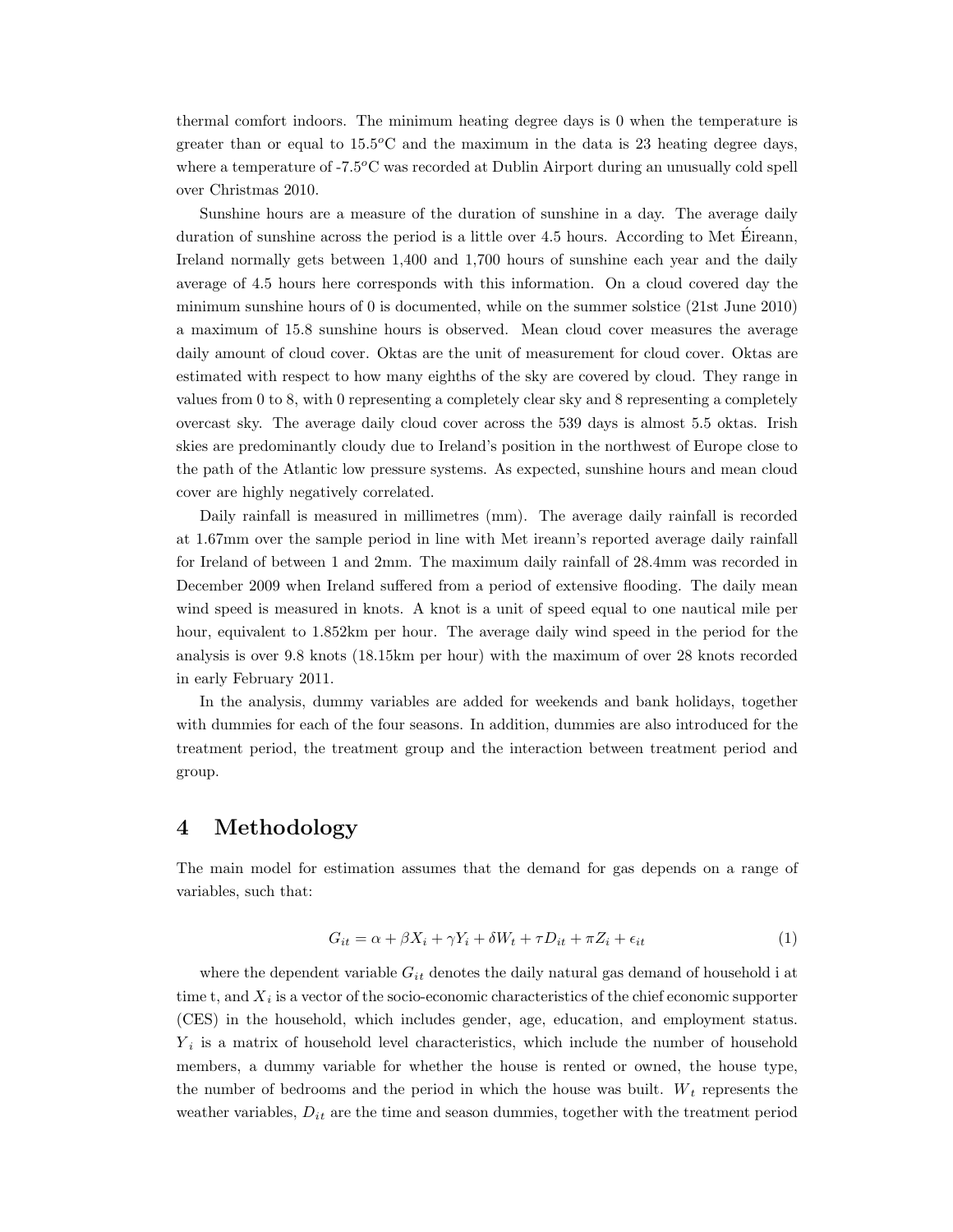and group dummies.  $Z_i$  is a matrix of dwelling characteristics, which range from features that enhance the energy efficiency of the household such as attic insulation and double glazed windows, to devices that contribute to a household's greater energy use such as a booster button and a fire effects gas fire. The error term is denoted by  $\epsilon_{it}$ . The model is estimated using a random effects estimator with cluster robust standard errors.

Conniffe (1996) identifies weather as the main determinant of natural gas consumption. Hence, the weather variables are an essential inclusion in the gas demand model. Heating degree days, which measure the temperature impact on the building's heating requirement, is expected to be a highly significant factor in the household's daily gas usage. The coefficient is predicted to be positive as a high number of heating degree days indicates a colder day and an increased requirement for gas energy use to preserve a satisfactory household thermal comfort. Sunshine hours and cloud cover are introduced in the model because of possible smaller impacts on a household's gas demand when compared with heating degree days. It is anticipated that the signs on the coefficients for sunshine hours and cloud cover will be positive and negative respectively, given the high negative correlation that exists between the two variables. An overcast day has no sunshine and is associated with cooler temperatures. In controlling for wind speed and rainfall, there is no a priori expectation. However, Conniffe (1996) finds that wind has quite a substantial effect on gas demand while rainfall has a less convincing significance.

Time dummies which account for the effects of weekends and bank holidays are added to control for the fact that a household's daily demand for gas would normally increase on these specific days due to the greater likelihood of household members being at home all day. Furthermore, dummies for the seasons, winter, spring, summer and autumn are included with summer as the reference season. This will assist in unravelling any additional impacts the seasons have on household gas demand over and above the usual weather effects.

In order to account for the treatment and control effects of the smart metering trial a differences in differences approach is used. In this approach, a dummy for the treatment period that switches on for observations in the test period from 1st June 2010 to 30th May 2011 is included. In addition, a dummy for the treatment group is necessary. The treatment group dummy should be insignificant as the households were randomly selected in the sample to take part in the different demand side stimuli. In order to measure the treatment effects on gas demand, an interaction term that marks observations from the treatment group in the treatment period is also included. If the demand side stimuli, such as the additional usage information on the gas bill or the installation of an In-House Display unit, were successful in reducing gas demand then the coefficient on the treatment period and the interaction term should be negative and significant.

## 5 Results

Table 4 presents the results of the random effects regressions examining the factors influencing the daily gas consumption of households in the sample. The table presents the estimated coefficients from three models, the first model includes the CES's socio-economic and household level characteristics. The second model includes the independent variables from the first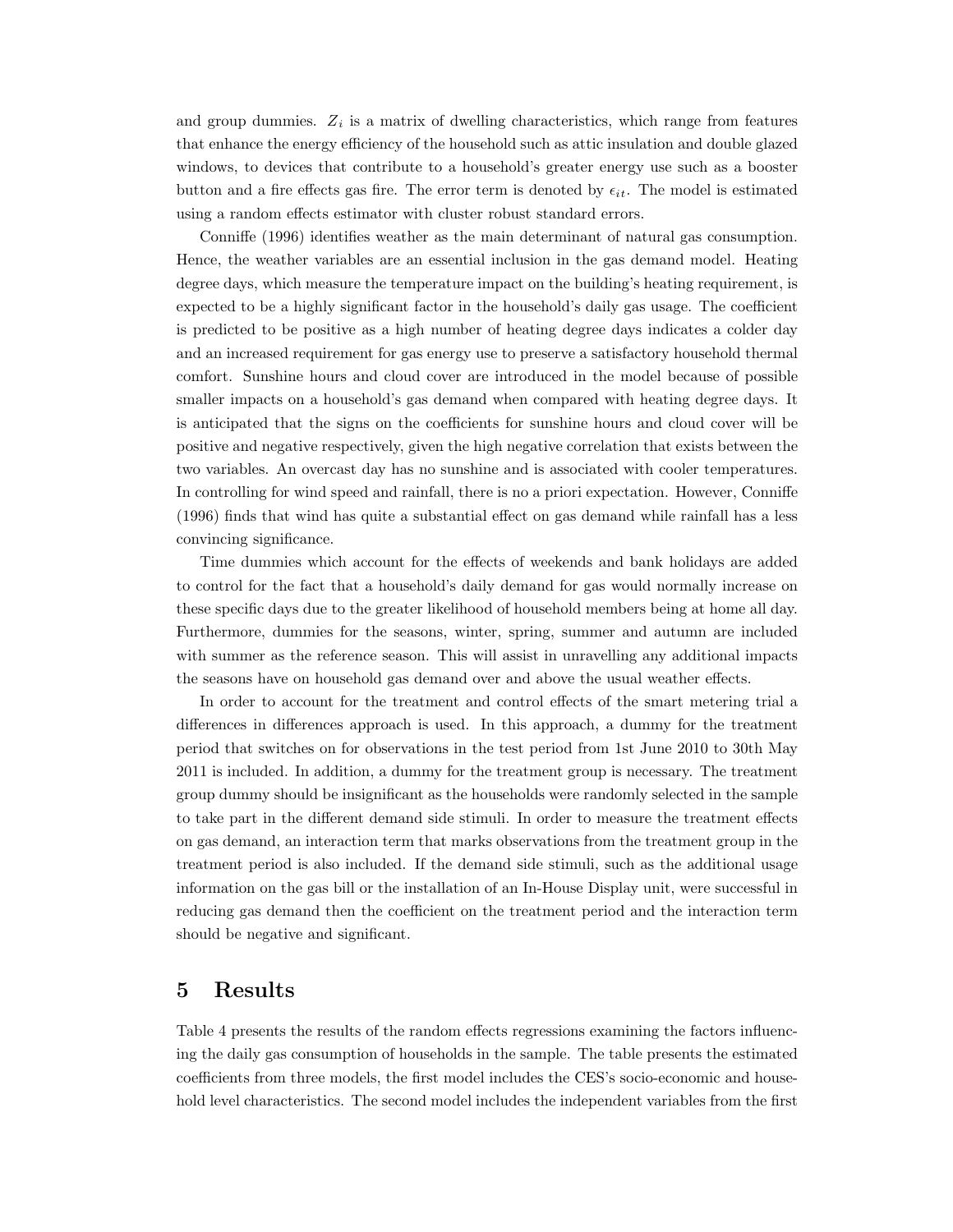model together with the weather variables, time dummies and treatment controls and finally the third model includes the energy efficiency dwelling characteristics. An examination of the estimated coefficients across all three models tests the robustness of the findings. The reference category for each of the categorical explanatory variables act as a baseline against which the household's different characteristics can be compared. The final model has an R-squared of 0.585 and accordingly explains almost 60% of the variation in daily residential gas consumption with the estimated coefficients confirming robustness across the models

#### [Insert Table 4 about here]

In terms of the results, the gender of the chief economic supporter (CES) has no significant effect on the daily gas consumption by households. This is in contrast to Karjalainen's (2007) finding that females prefer higher room temperatures to males. However, as the data collected for the smart metering trial is focused on households rather than individuals, no relevant inference can be made here about the gender differences in daily gas consumption. Households with the CES aged 26 to 35 years consume less gas daily than households with the CES in the age reference category 36 to 45 years. Households with the CES over 65 years old consume more gas relative to those in the 36 to 45 years age category in both the first and second model, though when the dwelling characteristics are incorporated in the third model the significance is less. This finding is in agreement with Liao and Chang's (2002) discovery that as the household head becomes older more heating energy is required.

In terms of education, our prior expectations were that education may be a signal of an increased awareness of energy efficiency concerns and that higher education could possibly be associated with a decrease in gas consumption. However, contrary to this expectation, we find the opposite, with households with lower levels of CES educational attainment using less gas daily on average. However, this may be capturing an income effect, with higher education being correlated with higher income; highly educated households have the means to consume more gas than the lower educated households. In addition, households with a selfemployed CES with employees consume significantly more gas in a day than households with an employed CES. Self employed people with employees tend to earn more than employees and as a result have a greater resource to consume more gas. Thus, this significance may also be explained by an income effect.

As expected, the number of household members has a highly significant effect on the daily gas consumed by households. Relative to the reference category of 2-3 household members, a single person household consumes considerably less gas daily and a household with 4-5 members consumes moderately more. The households with 6 plus members are too few in the sample to make any inference. The additional members in a household reveal a reduction to the per capita gas consumption of the household; this result gives further evidence to Brounen et al's (2012), well documented economies of scale in residential energy demand.

The results also suggest that homeowners consume significantly more natural gas in a day than their renting counterparts. This result is consistent with Meier and Rehdanz (2010), who found that renters use more gas than owners, primarily because the highest proportion of renters are inclined to occupy flats or apartments which by nature are much more energy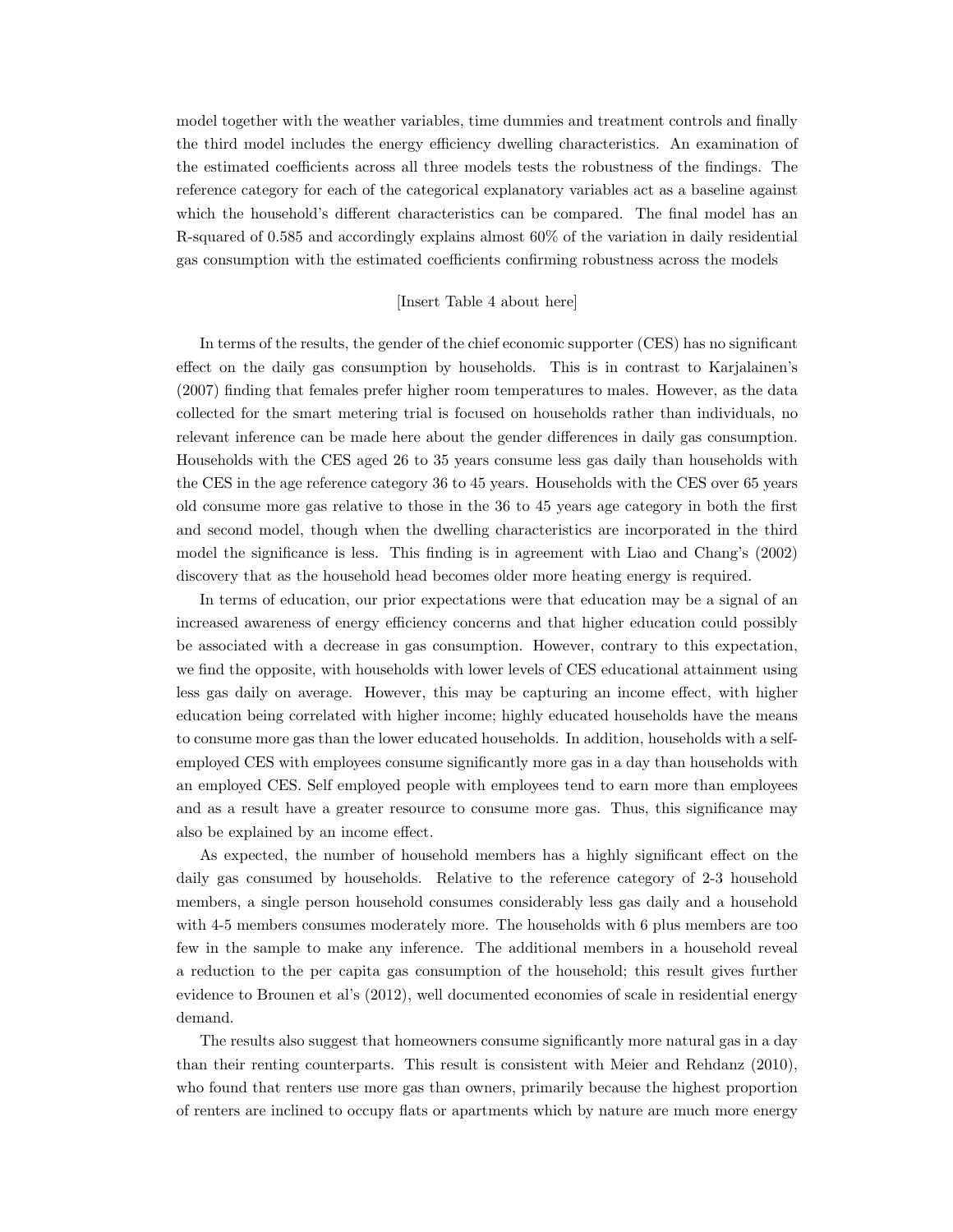efficient. However, the same cannot be said here. In our sample nearly 37% of renters live in semi-detached houses, compared to less than 9% in apartments. The significant result could instead be due once again to an underlying income effect. Over 38% of homeowners own their homes outright in the sample and as a result may have the disposable income to increase their daily gas consumption, whereas renters after rent is paid may have less disposable income to spend on natural gas.

Households living in detached houses and bungalows demand comparatively more gas daily than those in semi-detached houses. As discussed in Wyatt (2013), this may be due to both detached houses and bungalows having more external walls, resulting in an extra requirement for natural gas because of the additional heat loss. Semi-detached houses on the other hand benefit from the additional insulation afforded them from not having all their walls exposed to the elements. Thus, Leth-Peterson's (2002) finding that house type is an important determinant of gas demand is confirmed by this analysis. The number of bedrooms provides additional information in this regard. Households living in four and five bedroom houses consume more gas than those in three bedroom houses, while alternatively, households in one and two bedroom houses consume a relatively smaller amount of gas when compared to households in three bedroom houses. As the number of bedrooms increases, the household daily gas consumption increases notably and therefore, in line with expectations, house size is a highly significant determinant in daily residential gas demand.

Households in houses built pre 1981 consume considerably more natural gas daily than those in houses built in the period from 1981-2000. Interestingly, the thermal insulation requirements for buildings in Ireland were introduced in 1979. It is possible that the standards of energy efficiency in the new housing stock improved substantially from 1979 onwards and this effect is picked up in the analysis as a reduction in daily household gas demand post 1980. This result reaffirms Brounen et al's (2012) finding that residential gas consumption is driven largely by the period in which the house was built. It is noteworthy that the older the house relative to the 1981-2000 period, the greater the household daily gas consumption, with houses built pre 1900 exhibiting the most gas use.

All the weather variables are found to be highly significant determinants of residential natural gas consumption in Ireland, this echoes Conniffes's (1996)findings from his analysis. Of the weather variables, heating degree days have the largest positive association with household daily gas consumption. The results reveal that large heating degree days indicate colder temperatures and a considerable increase in daily residential gas demand. It would be interesting to model heating degree days following Conniffe's (1996) method and perhaps establish the effect of heating degree days on gas consumption when taking into account the long run degree days and the nonlinearity of temperature; however, this is beyond the scope of this study.

The results find that sunshine hours have a negative effect on residential gas demand. The more sunshine observed in a day, the less gas consumed by households. The sunshine effect may be a supplementary effect to heating degree days, where a household on a cold day with lots of sunshine would consume less gas than a household on a cold day with no sunshine, as a direct result of the sunshine having a strong association with warm temperatures. In contrast, cloud cover has the opposite effect with the model producing a positive coefficient.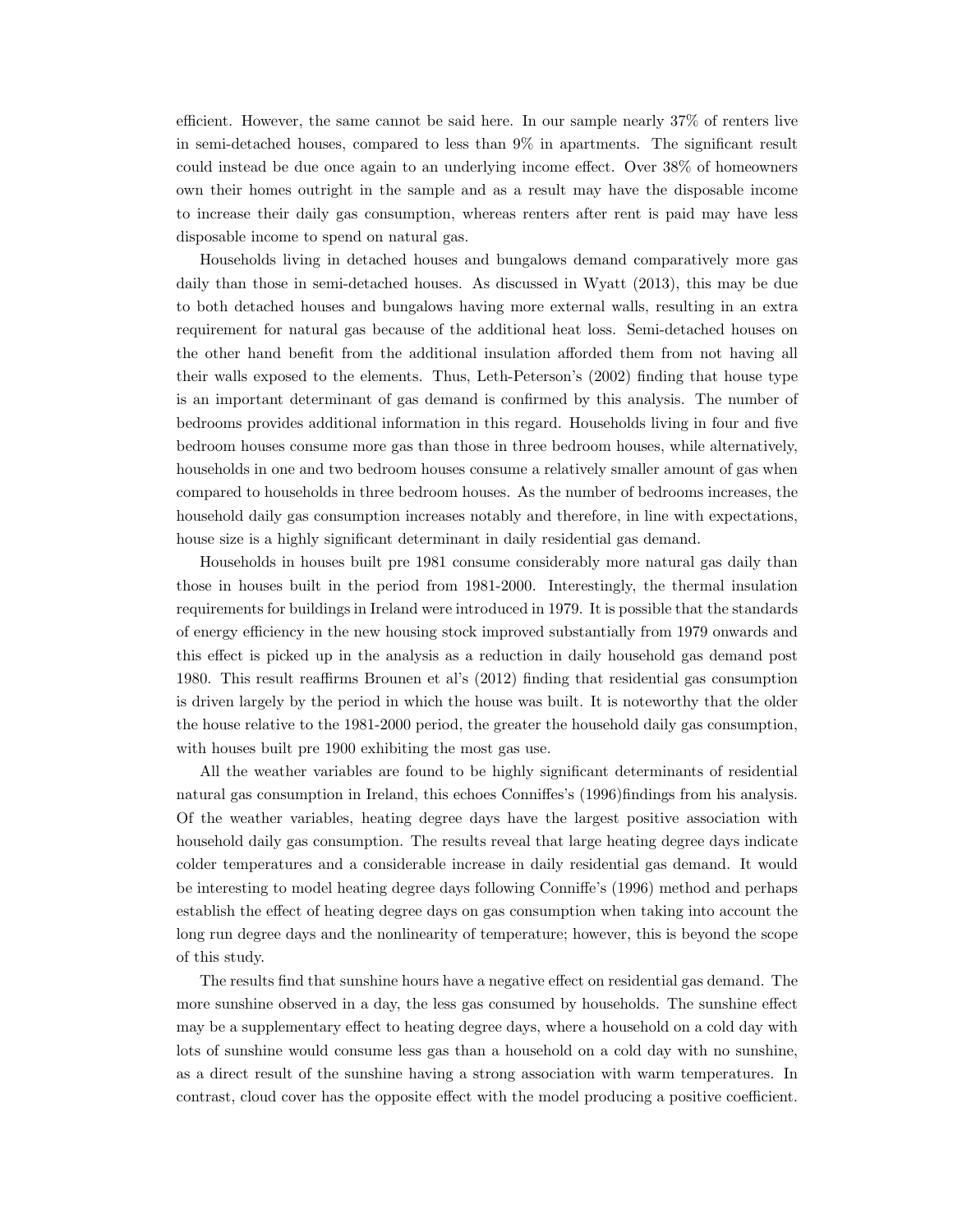On a cloudy day households consume more gas. These results reiterate the strong negative correlation between both sunshine hours and cloud cover.

While Conniffe (1996) finds little effect of rainfall on gas demand, rainfall proves to be highly significant and increases the demand for natural gas by households. The reason for this impact of rainfall on daily residential gas demand is not particularly clear, however; it may be subjective in that rain gives individuals the feeling of cold or quite possibly rain gives rise to an increased requirement to dry clothes indoors. Like Conniffe's (1996) model, wind is an important determinant for residential gas demand with increased wind speeds culminating in greater daily gas consumption by households.

In terms of time of use, households consume more gas at the weekends and on public holidays. This is because houses are much more likely to be occupied on these days when adults are off work and children are off school. The augmented requirement for space and water heating leads to an increase in household gas consumption on these particular days. In winter, spring and autumn households consume relatively more gas daily than they do in summer. The most gas is consumed by households in winter as would be expected. The seasons capture the additional unobserved seasonal effects on residential gas demand that are not accounted for in the weather variables.

The coefficient on the treatment group dummy is insignificant, verifying that the households were selected at random to take part in the demand side management stimuli and that there are no important underlying differences between the treatment group and the control group. The coefficient on the treatment period dummy and the coefficient on the interaction term representing the observations from the treatment group in the treatment period are both negative and significant. This provides strong evidence that the demand side stimuli, incorporating the increased frequency of billing, the additional usage information made available and the provision of an In House Display unit and the introduction of a variable tariff, are effective in reducing household daily gas consumption, echoing the conclusions of the cost benefit analysis conducted as part of Ireland's Smart Metering Gas Consumer Behavioural Trial (CER, 2011). It is important to note that the individual treatments in the demand side stimuli were also included as dummies in an earlier model and none of the dummy coefficients registered any significance. However, this is most likely due to a sample size issue with each individual treatment having comparatively less observations in the sample than the treatments combined. Furthermore, as the treatment was randomly assigned, it is fair to state that the combined treatment causes a reduction in daily gas consumption by households.

Somewhat surprisingly, households with no attic insulation were found to consume less natural gas per day relative to households with attic insulation more than 5 years old. According to O'Doherty et al. (2008) households with higher incomes tend to have more energy saving features and an increase in a household's income is also associated with higher potential energy use. Therefore, as this analysis cannot control for income, it is likely that the omitted variable income is biasing the coefficients on the categories of attic insulation. It is more likely that high income households have attic insulation, though they also consume more natural gas. Households without external wall insulation consume significantly more gas compared to households with external wall insulation, highlighting the success of external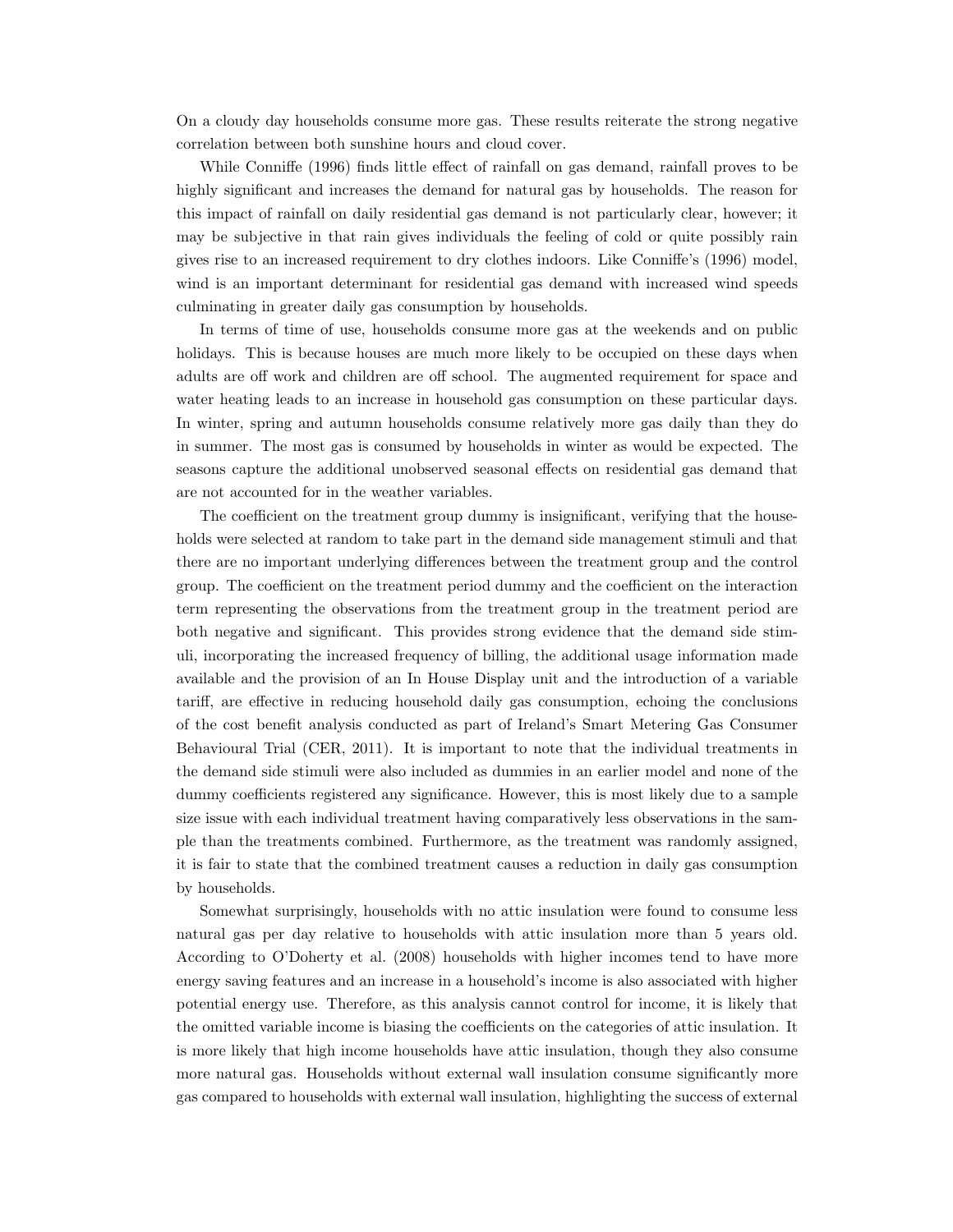wall insulation as an energy saving measure and reiterating Brounen et al's (2012) result that insulation is a significant factor in gas consumption.

Households that never service their boilers or only service them every 2-3 years use less gas in a day than those that service their boilers every year. This is an unexpected result with a well serviced boiler likely to be more efficient and requiring less gas. On the other hand, it could be a result of reverse causality. A household that consumes a large amount of gas daily may need to have their boiler serviced more often and this would fully explain the unexpected result. The other energy saving measures (double glazed windows and a lagging jacket on the cylinder) are found not to have a statistically significant effect on household gas demand. Household ownership of a fire effects gas fire results in an increase in household daily gas use, while households that have a booster button on their gas heating system also use more gas, its significance is much less convincing.

## 6 Conclusion

This paper used a micro econometric analysis of the high frequency gas consumption panel data from the Smart Metering Gas Consumer Behavioural Trial (CER, 2011) to examine the determinants of residential gas demand in Ireland. Half hourly gas consumption data collected from 1,181 household meters over 539 days was aggregated into daily gas use data and together with the socio-economic and household level characteristics from the pre-trial survey and the weather variables provided by Met Éireann, this formed a balanced panel dataset on which the analysis was conducted. A random effects estimator with cluster robust standard errors was used to estimate the overall model.

The number of household members and the age of the house are found to have a strongly positive association with residential gas demand in Ireland. Residents of detached houses and bungalows are found to use more gas relative to semi-detached houses which may be due to the fact that their building walls are external. The size of the house as controlled for by the proxy of number of bedrooms is also a key determinant, with larger houses in Ireland consuming significantly more gas daily. Additionally, tenure is revealed to be a factor in Irish household gas demand. The interpretation from the analysis is that homeowners consume more gas than renters; however, this may be as a result of an underlying income effect as a large proportion of the homeowners in the sample own their houses outright and as a result have more disposable income to spend on gas.

All the weather variables controlled for in the analysis are found to be highly significant in determining residential gas demand. As expected, heating degree days, a measurement of the impact of temperature on the heating requirement, is proven to have the largest positive association with household daily gas consumption. Dummy variables for the four seasons, which capture any additional seasonal effects not accounted for by the weather variables, are also significant determinants, with the most household gas consumed in the winter season relative to the summer season as expected. Moreover, it is found that more gas is consumed on public holidays and weekends. This is probably because there are more people at home on these days.

The demand side stimuli tested as part of the Smart Metering Trial's demand side man-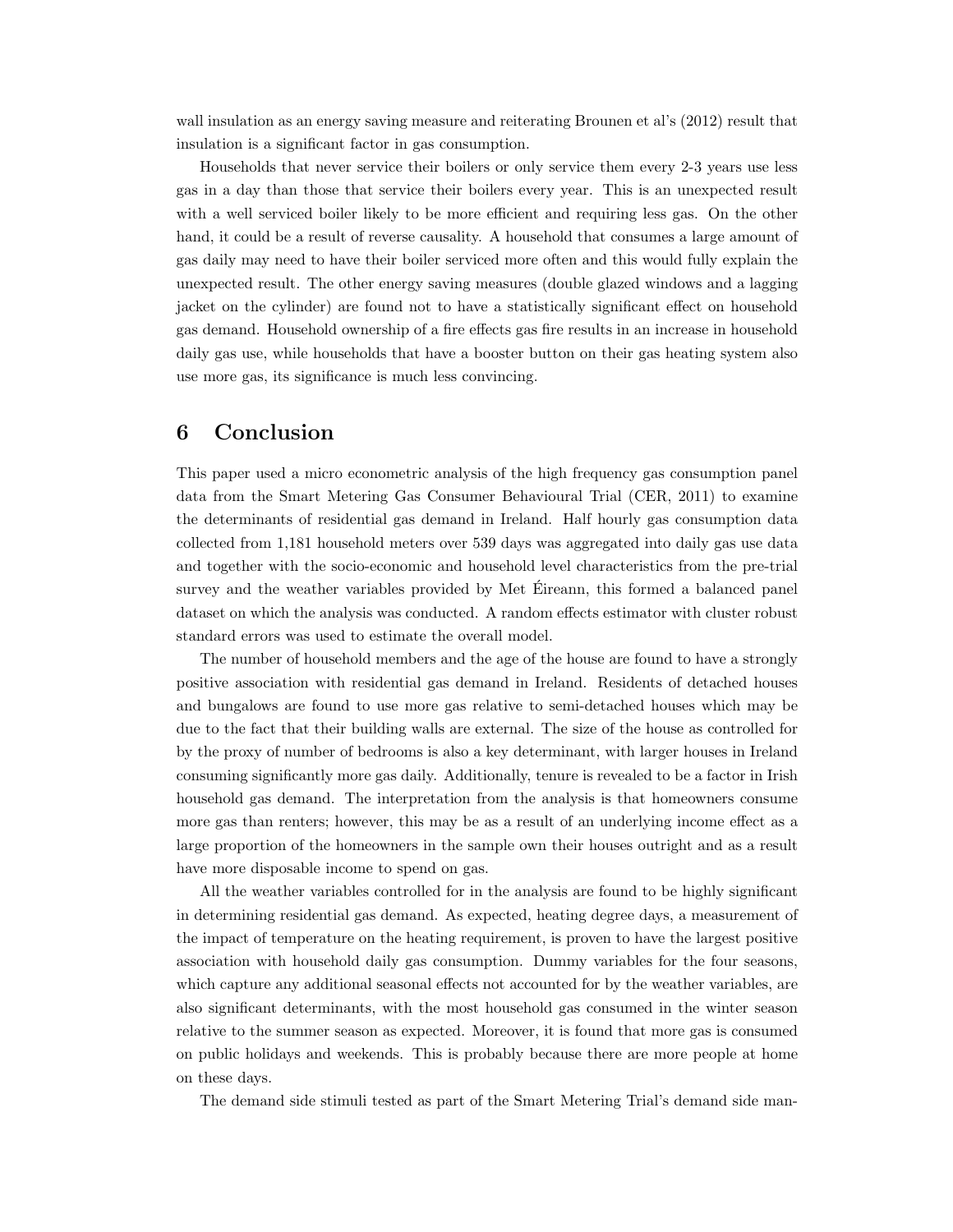agement programme to influence consumers to use less gas are found overall to be effective at reducing household daily gas consumption and reaffirms the conclusion of the ? report. These stimuli were essentially informational in nature: households in the treatment groups were given more information about their gas use, some were given monthly rather than bimonthly bills and others were provided with extra information through in-home electronic displays. Reductions in demand due to improved information may suggest that households better understood their energy use, and thus could optimise it better, or that the measures made the costs of use more salient. Unfortunately, due to limited sample sizes we could not test the effectiveness of each individual stimulus.

Unexpectedly, households who reported that their dwellings had no attic insulation consumed less gas than households with attic insulation. However, this does not imply that having attic insulation causes a household to use more gas and the outcome may instead be as a result of the high correlation between household income and the households ownership of attic insulation, which may lead to a bias in the result as income is an omitted variable here. In addition, possession of a fire effects gas fire and a booster button are confirmed to be positive factors in residential gas demand with the latter having a less convincing effect on the households gas demand. External wall insulation is found to have a negative effect on household gas consumption and the high frequency of boiler servicing is found to have a positive effect on consumption. While it is expected that a well maintained boiler would use less gas, the result could be interpreted as, households that in general consume a lot of gas may require their boiler serviced more regularly.

Overall, this paper has shown that the dwelling characteristics, together with the household size and other socio-economic characteristics of households, are highly significant determinants of residential gas demand in Ireland. Weather is found to be a very influential factor on the households daily gas consumption and for that reason is a necessary inclusion in any gas demand forecasting model. Furthermore, we found evidence that the demand side management stimuli employed in the Smart Metering Trial reduced household gas use on average, although the sample size was not sufficient for us to test individual stimuli with much confidence.

For future research, it would be interesting to incorporate the non-linearity of the weather variables into the model by following Conniffe's (1996) method, together with establishing the impact of the long run weather on residential gas demand. It is also important to include household income in future surveys to separate out the income effect and remove any bias to other coefficients arising from its omission. Much research also remains to be done on other household factors that may determine residential gas demand, for which there was incomplete data in the Smart Metering Trial, i.e. the energy efficiency characteristics of households' dwellings, the heating controls employed in each household and the efficiency of the appliances used. Finally, there is a need for research to verify the effectiveness of different individual stimuli in demand side management programmes so that any future implemented programmes can be tailored to be made more efficient.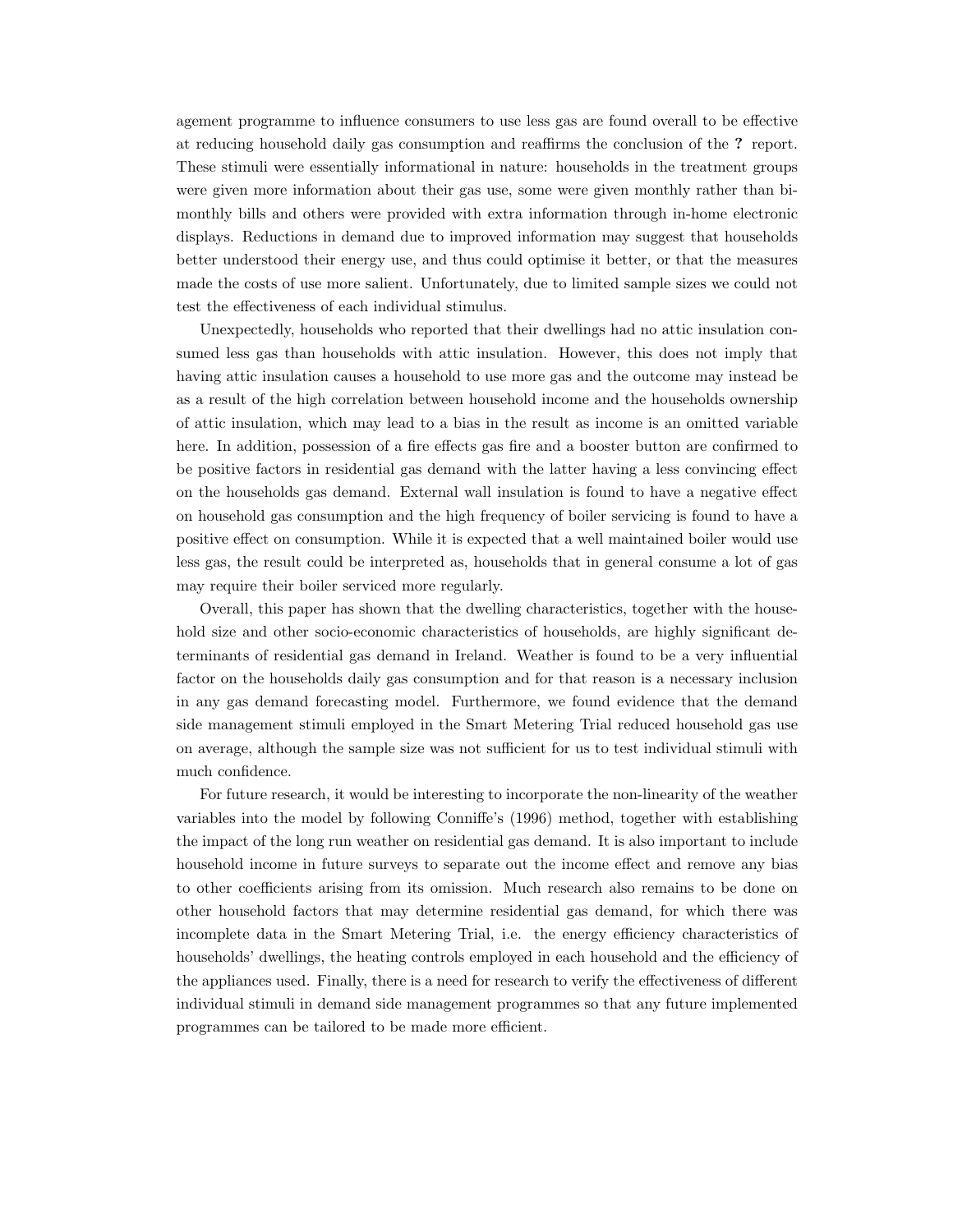## References

- Brounen, D., N. Kok, and J. M. Quigley (2012, Jul). Residential energy use and conservation: Economics and demographics. European Economic Review 56 (5), 931–945.
- CER (2011). Smart metering information paper: Gas customer behaviour trial findings report. Technical report, Commission for Energy Regulation (CER).
- Conniffe, D. (1996). Modelling seasonal energy demand in the domestic and commercial sector. ESRI mimeo.
- Guerra-Santin, O. and L. Itard (2010). Occupants' behaviour: determinants and effects on residential heating consumption. Building Research  $\mathcal{C}$  Information 38(3), 318–338.
- Karjalainen, S. (2007). Gender differences in thermal comfort and use of thermostats in everyday thermal environments. Building and environment  $\mu(2(4), 1594-1603$ .
- Leth-Peterson, S. (2002). Micro econometric modelling of household energy use: Testing for dependence between demand for electricity and natural gas. The Energy Journal  $23(4)$ , 57–82.
- Liao, H.-C. and T.-F. Chang (2002). Space-heating and water-heating energy demands of the aged in the US. Energy Economics  $24(3)$ , 267–284.
- Meier, H. and K. Rehdanz (2010). Determinants of residential space heating expenditures in Great Britain. Energy Economics 32 (5), 949–959.
- Nesbakken, R. (1998). Residential energy consumption for space heating in Norwegian households a discrete-continuous choice approach. Technical report.
- O'Doherty, J., S. Lyons, and R. S. Tol (2008). Energy-using appliances and energy-saving features: Determinants of ownership in Ireland. Applied Energy 85 (7), 650–662.
- Rehdanz, K. (2007). Determinants of residential space heating expenditures in Germany. Energy Economics 29 (2), 167–182.
- Rogan, F., C. J. Cahill, and B. P.  $\acute{O}$  Gallachóir (2012). Decomposition analysis of gas consumption in the residential sector in Ireland. Energy Policy 42, 19–36.
- SEAI (2012). Energy in Ireland 1990-2011. Technical report, Sustainable Energy Authority of Ireland (SEAI).
- SEI (2008). Energy in the residential sector. Technical report, Sustainable Energy Ireland (SEI).
- Tol, R. S., S. Petrick, and K. Rehdanz (2012). The impact of temperature changes on residential energy use. Technical report.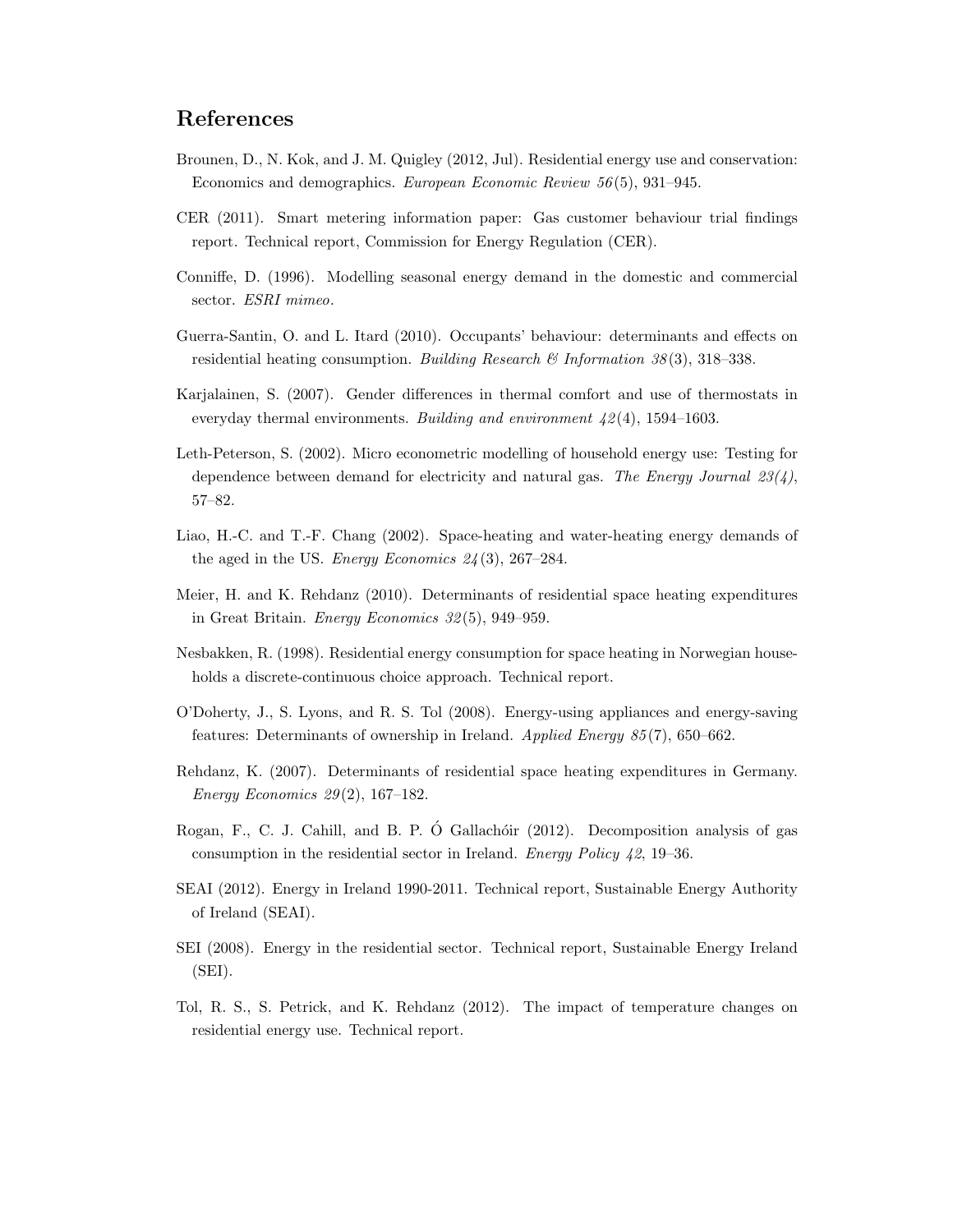|                                                     |      | Mean St. Dev. Min |                  | Max          | т   |      |
|-----------------------------------------------------|------|-------------------|------------------|--------------|-----|------|
| Daily Gas Usage (kWh)                               | 47.8 | 45.2              |                  | 0 530.49 539 |     | 1181 |
| Daily Duration of Gas Usage<br>$(1/2 \text{ hour})$ | 16.1 | 14.1              | $\left( \right)$ | 48.          | 539 | 1181 |

Table 1: Descriptive statistics for daily gas consumption.

Table 2: Proportion of households in the different variable categories.

|                                    |     | $\overline{\%}$ |                                  |     | $\overline{\%}$ |
|------------------------------------|-----|-----------------|----------------------------------|-----|-----------------|
| Female                             |     | 47.0            | <b>Number of Bedrooms</b>        |     |                 |
|                                    |     |                 | 1-2 Bedrooms                     |     | 9.0             |
| Age                                |     |                 | 3 Bedroom                        | Ref | 50.6            |
| $18-25$ years                      |     | 0.4             | 4 Bedrooms                       |     | 34.5            |
| $26-35$ years                      |     | 14.6            | 5+ Bedrooms                      |     | 5.9             |
| $36-45$ years                      | Ref | 27.9            |                                  |     |                 |
| $46-55$ years                      |     | 23.9            | <b>Period House Built</b>        |     |                 |
| $56-65$ years                      |     | 16.0            | Pre 1900                         |     | 3.6             |
| $65+$ years                        |     | 16.3            | 1901-1940                        |     | 9.6             |
| Refused                            |     | 0.9             | 1941-1960                        |     | 11.5            |
|                                    |     |                 | 1961-1980                        |     | 24.0            |
| Education                          |     |                 | 1981-2000                        | Ref | 32.0            |
| None                               |     | 1.4             | 2001-2008                        |     | 19.3            |
| Primary                            |     | 6.9             |                                  |     |                 |
| Junior Cert                        |     | 11.9            | <b>Dwelling Characteristics:</b> |     |                 |
| Leaving Cert                       |     | 22.5            | <b>Double Glazing</b>            |     | 94.3            |
| Third Level                        | Ref | 53.3            |                                  |     |                 |
| Refused                            |     | 4.0             | <b>Attic Insulation</b>          |     |                 |
|                                    |     |                 | $<5$ years                       |     | 27.3            |
| <b>Employment Status</b>           |     |                 | $>5$ years                       | Ref | 63.7            |
| Employee                           | Ref | 60.0            | None                             |     | 6.7             |
| Self-employed (employees)          |     | 5.3             | Don't Know                       |     | 2.3             |
| Self-employed (no employees)       |     | 6.4             |                                  |     |                 |
| Unemployed                         |     | 6.6             | External Wall Insulation         |     |                 |
| Retired                            |     | 20.7            | Yes                              | Ref | 49.4            |
| Care Giver                         |     | 1.0             | No                               |     | 34.9            |
|                                    |     |                 | Don't Know                       |     | 15.7            |
| <b>Number of Household Members</b> |     |                 |                                  |     |                 |
| 1 Person                           |     | 16.1            | <b>Boiler Service</b>            |     |                 |
| 2-3 People                         | Ref | 50.6            | Never                            |     | 9.2             |
| 4-5 People                         |     | 29.3            | Every 2-3 years                  |     | 36.5            |
| $6+$ People                        |     | 4.0             | Every year                       | Ref | 54.3            |
| Tenure (Rented)                    |     | 5.8             | <b>Lagging Jacket</b>            |     | 89.1            |
| <b>House Type</b>                  |     |                 | <b>Booster Button</b>            |     | 40.1            |
| Apartment                          |     | 2.2             |                                  |     |                 |
| Semi-Detached                      | Ref | 56.2            | Fire Effects Gas Fire            |     | 47.3            |
| Detached                           |     | 17.7            |                                  |     |                 |
| Terraced                           |     | 20.2            |                                  |     |                 |
| Bungalow                           |     | 3.7             |                                  |     |                 |

Note: Ref is the omitted reference category.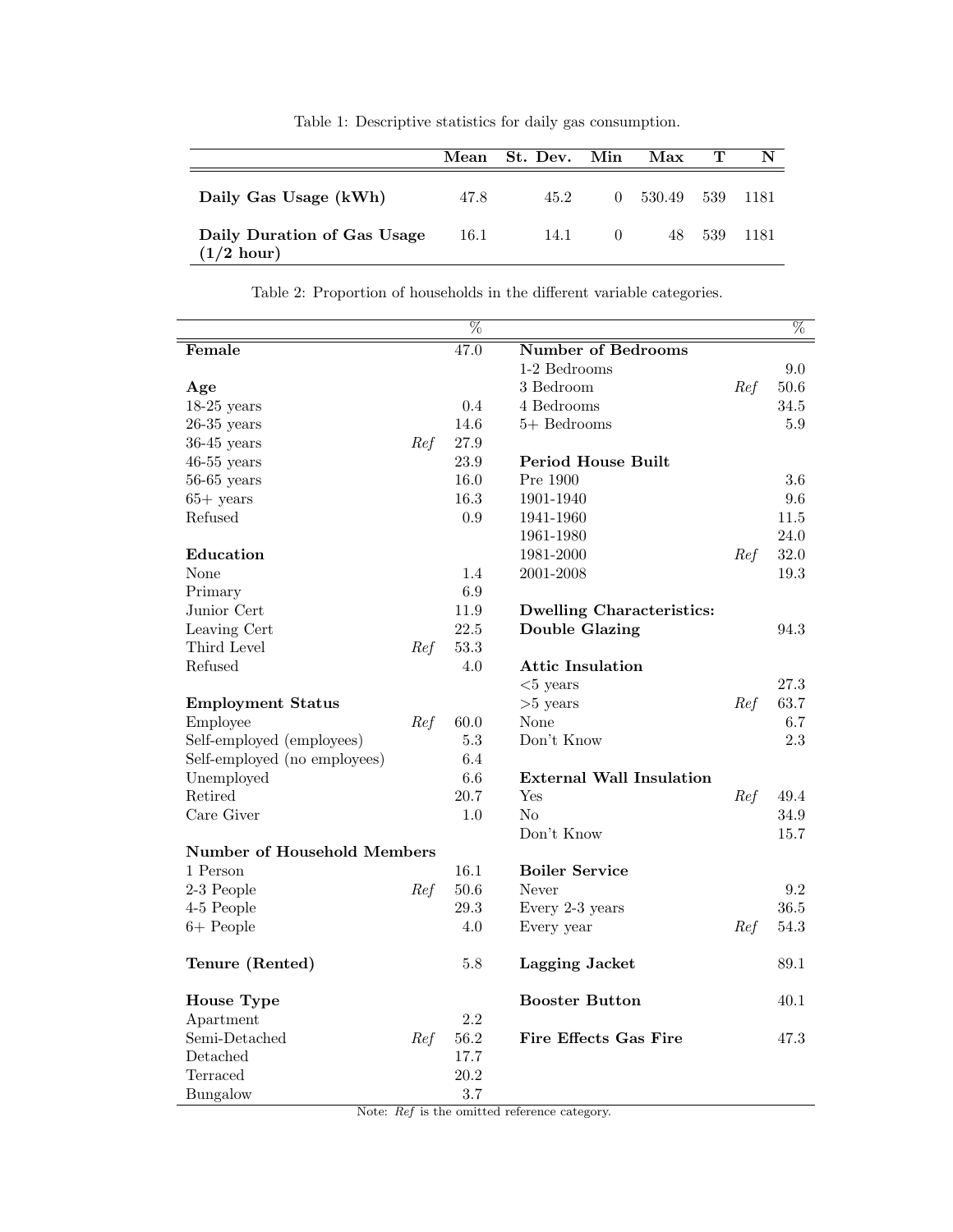|                            | Mean | Std. Dev | Min      | Max  | т   |
|----------------------------|------|----------|----------|------|-----|
| <b>Heating Degree Days</b> | 8.07 | 5.14     | $\Omega$ | 23.3 | 539 |
| Sunshine Hours (hours)     | 4.54 | 3.8      | $\Omega$ | 15.8 | 539 |
| Cloud Cover (oktas)        | 5.48 | 1.56     | 0.54     | 8    | 539 |
| Rainfall (mm)              | 1.67 | 3.25     | $\Omega$ | 28.4 | 539 |
| Wind Speed (knots)         | 9.84 | 4.11     | 2.33     | 28.8 | 539 |

Table 3: Descriptive statistics for the weather variables.

Table 4: Estimated coefficients from the random effects models of daily gas usage

|                              | (1)             | (2)             | (3)             |
|------------------------------|-----------------|-----------------|-----------------|
| <b>VARIABLES</b>             | Daily Gas Usage | Daily Gas Usage | Daily Gas Usage |
| Female                       | $-0.0788$       | $-0.0506$       | 0.0215          |
| Age                          |                 |                 |                 |
| $18-25$ years                | $-6.846$        | $-7.146$        | $-5.482$        |
| $26-35$ years                | $-5.075***$     | $-5.081***$     | $-4.945***$     |
| $36-45$ years                | Ref             | Ref             | Ref             |
| $46-55$ years                | $2.502*$        | $2.531*$        | 2.2             |
| $56-65$ years                | 2.412           | 2.469           | 1.9             |
| $65+$ years                  | $5.833**$       | $5.841**$       | $5.197*$        |
| Refused                      | $9.377**$       | $9.588**$       | 7.608           |
| Education                    |                 |                 |                 |
| None                         | $-5.773$        | $-5.744$        | $-5.015$        |
| Primary                      | $-4.347**$      | $-4.354**$      | $-4.947**$      |
| Junior Cert                  | $-0.365$        | $-0.384$        | $-0.608$        |
| Leaving Cert                 | $-1.069$        | $-1.089$        | $-1.351$        |
| Third Level                  | Ref             | Ref             | Ref             |
| Refused                      | 0.579           | 0.459           | 0.766           |
| <b>Employment Status</b>     |                 |                 |                 |
| Employee                     | Ref             | Ref             | Ref             |
| Self-employed (employees)    | $8.108***$      | $8.217***$      | $8.731***$      |
| Self-employed (no employees) | 3.824           | 3.912           | $4.357*$        |
| Unemployed                   | $-0.186$        | $-0.0932$       | $-0.3$          |
| Retired                      | 2.322           | 2.309           | 2.096           |
| Care Giver                   | 6.346           | 6.257           | 6.92            |
| No. of Household Members     |                 |                 |                 |
| 1 Person                     | $-7.465***$     | $-7.528***$     | $-7.608***$     |
| 2-3 People                   | Ref             | Ref             | Ref             |
| 4-5 People                   | $2.510**$       | $2.516**$       | $2.690**$       |
| 6+ People                    | 3.565           | 3.439           | 3.829           |
| Tenure (Rented)              | $-7.585***$     | $-7.678***$     | $-7.013***$     |
| House Type                   |                 |                 |                 |
| Apartment                    | $-6.910*$       | $-6.975*$       | $-5.762$        |
| Semi-Detached                | Ref             | Ref             | Ref             |

Continued on next page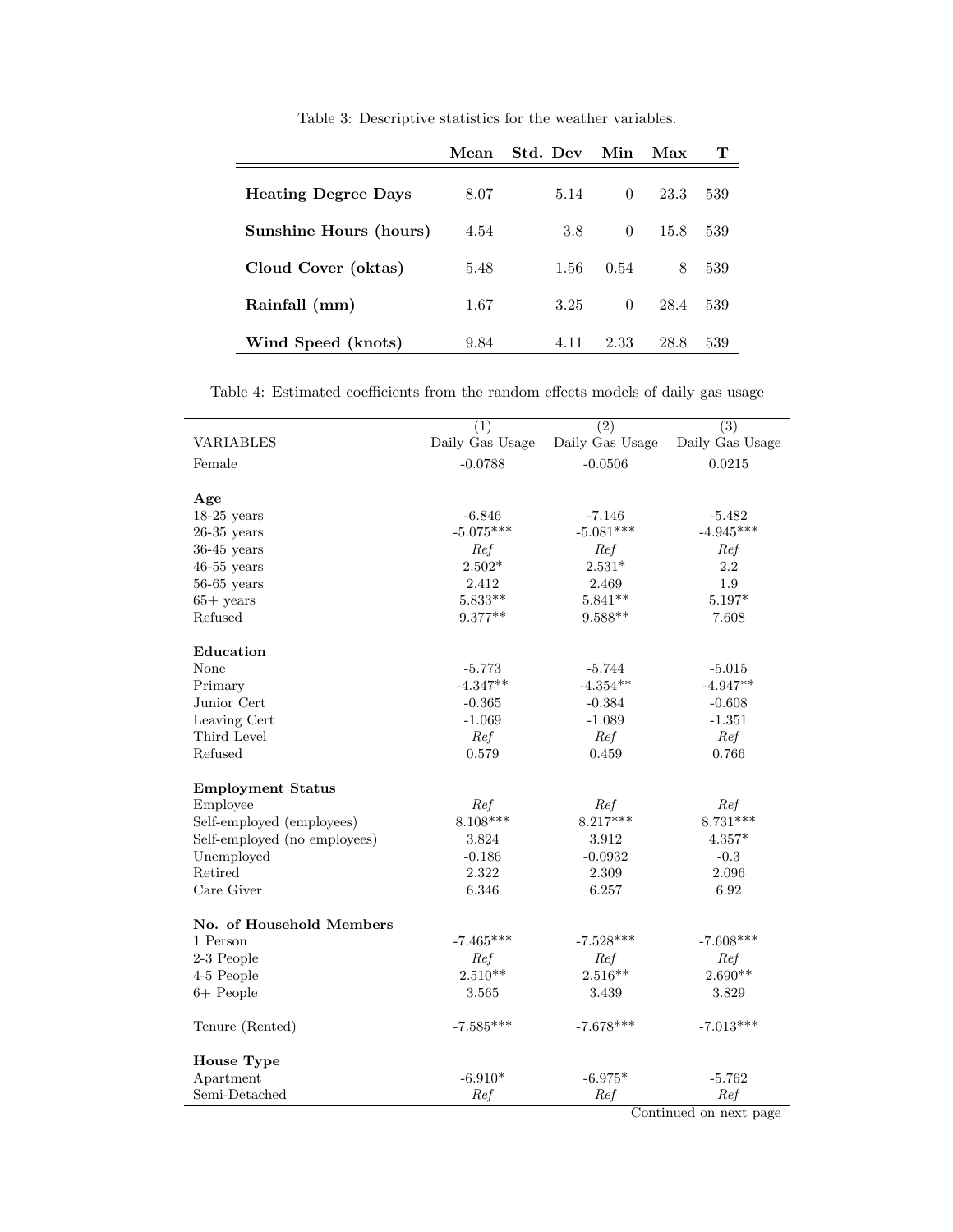|                                 | (1)                      | (2)                      | (3)                    |
|---------------------------------|--------------------------|--------------------------|------------------------|
| VARIABLES                       | Daily Gas Usage          | Daily Gas Usage          | Daily Gas Usage        |
| Detached                        | $4.001**$                | $3.983**$                | $4.230***$             |
| Terraced                        | $-1.892$                 | $-1.865$                 | $-1.89$                |
| Bungalow                        | $5.590**$                | $5.553**$                | $6.573***$             |
| <b>Number of Bedrooms</b>       |                          |                          |                        |
| 1-2 Bedrooms                    | $-3.611*$                | $-3.512*$                | $-3.173*$              |
|                                 |                          |                          |                        |
| 3 Bedrooms                      | Ref                      | Ref                      | Ref                    |
| 4 Bedrooms<br>5+ Bedrooms       | $10.55***$<br>$20.30***$ | $10.60***$<br>$20.37***$ | $10.27***$<br>20.98*** |
|                                 |                          |                          |                        |
| Period House Built              |                          |                          |                        |
| Pre 1900                        | $13.52***$               | $13.42***$               | $12.62***$             |
| 1901-1940                       | $9.606***$               | $9.532***$               | $8.353***$             |
| 1941-1960                       | $5.856***$               | $5.823***$               | $4.308**$              |
| 1961-1980                       | $7.468***$               | $7.424***$               | $6.336***$             |
| 1980-2000                       | Ref                      | Ref                      | Ref                    |
| 2001-2008                       | $-0.818$                 | $-0.779$                 | 0.26                   |
| Weather                         |                          |                          |                        |
| <b>Heating Degree Days</b>      |                          | $4.699***$               | $4.699***$             |
| Sunshine Hours                  |                          | $-1.039***$              | $-1.039***$            |
| Cloud Cover                     |                          | $0.817***$               | $0.817***$             |
| Rainfall                        |                          | $0.138***$               | $0.138***$             |
| Wind Speed                      |                          | $0.947***$               | $0.947***$             |
|                                 |                          |                          |                        |
| <b>Time</b>                     |                          |                          |                        |
| Weekend Day                     |                          | $0.661***$               | $0.661***$             |
| Public Holiday                  |                          | $3.041***$               | $3.041***$             |
| <b>Treatment Period</b>         |                          | $-1.344**$               | $-1.344**$             |
| Treatment Group                 |                          | $-0.0798$                | $-0.117$               |
| TreatmentGroup*TreatmentPeriod  |                          | $-1.537**$               | $-1.537**$             |
| Winter                          |                          | 22.06***                 | 22.06***               |
| Spring                          |                          | $10.69***$               | $10.69***$             |
| Autumn                          |                          | $3.394***$               | $3.394***$             |
| <b>Dwelling Characteristics</b> |                          |                          |                        |
| Double Glazing                  |                          |                          | $-0.104$               |
| <b>Attic Insulation</b>         |                          |                          |                        |
| $<$ 5 years                     |                          |                          | $-2.196*$              |
| $>5$ years                      |                          |                          | Ref                    |
| None                            |                          |                          | $-4.319**$             |
| Don't Know                      |                          |                          | $-1.129$               |
| <b>External Wall Insulation</b> |                          |                          |                        |
| Yes                             |                          |                          | Ref                    |
| No                              |                          |                          | $4.537***$             |
| Don't Know                      |                          |                          | 1.17                   |
|                                 |                          |                          |                        |
| <b>Boiler Service</b>           |                          |                          |                        |
| Never                           |                          |                          | $-4.218**$             |
| Every 2-3 years                 |                          |                          | $-2.266**$             |
| Every year                      |                          |                          | Ref                    |
| Lagging Jacket                  |                          |                          | $-1.051$               |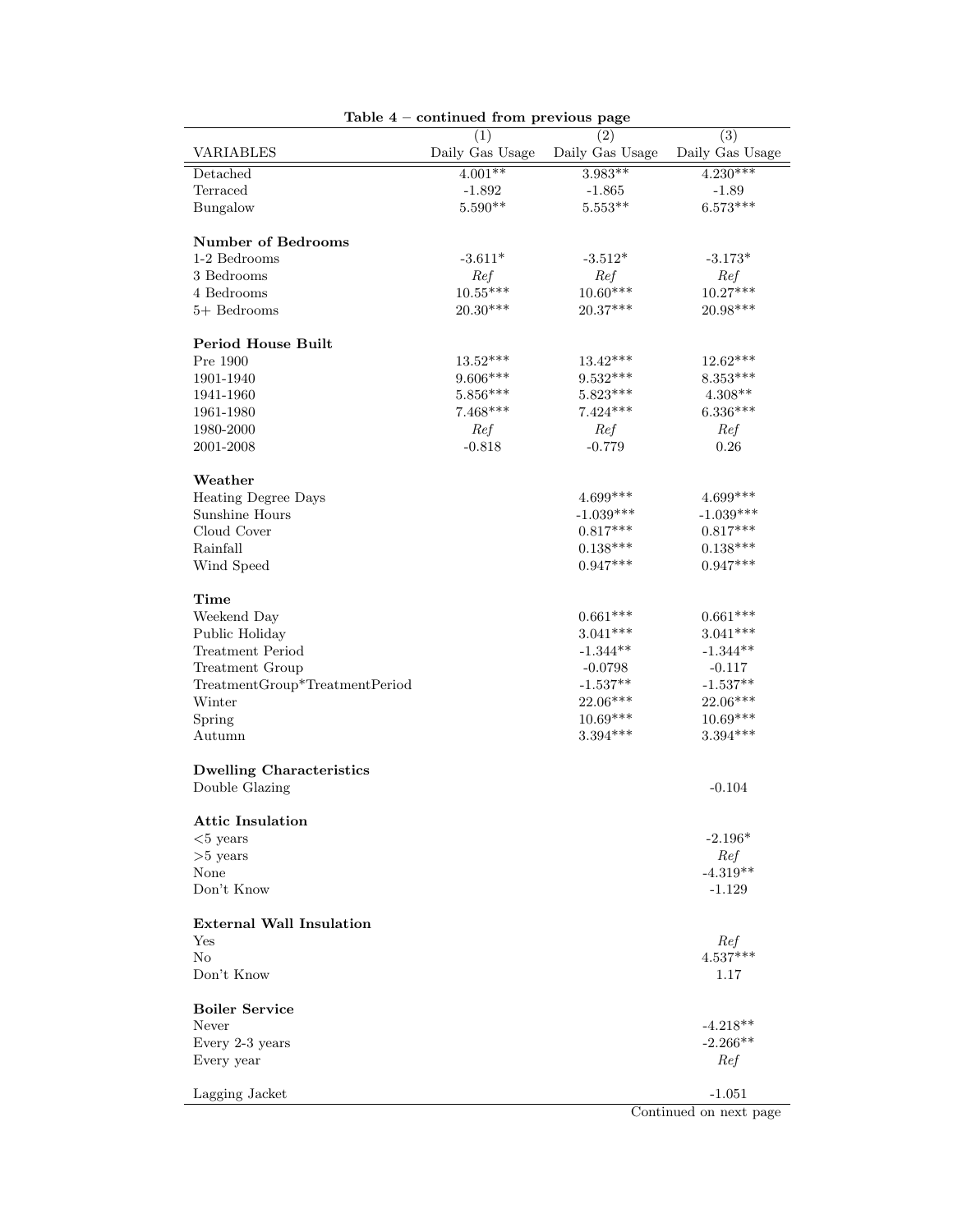| Table $4$ – continued from previous page |                 |                   |                   |  |  |
|------------------------------------------|-----------------|-------------------|-------------------|--|--|
|                                          | (1)             | $\left( 2\right)$ | $\left( 3\right)$ |  |  |
| <b>VARIABLES</b>                         | Daily Gas Usage | Daily Gas Usage   | Daily Gas Usage   |  |  |
| Booster Button                           |                 |                   | $1.903*$          |  |  |
| Fire Effects Gas Fire                    |                 |                   | $2.555**$         |  |  |
| Constant                                 | $38.19***$      | $-18.11***$       | $-18.09***$       |  |  |
| Observations                             | 636,559         | 636,559           | 636,559           |  |  |
| Number of ID                             | 1,181           | 1,181             | 1,181             |  |  |
| $\mathbb{R}^2$                           | 0.069           | 0.58              | 0.585             |  |  |
| $**p<0.01$ , $*p<0.05$ , $*p<0.1$        |                 |                   |                   |  |  |



Figure 1: Frequency of daily gas consumption (kWh).